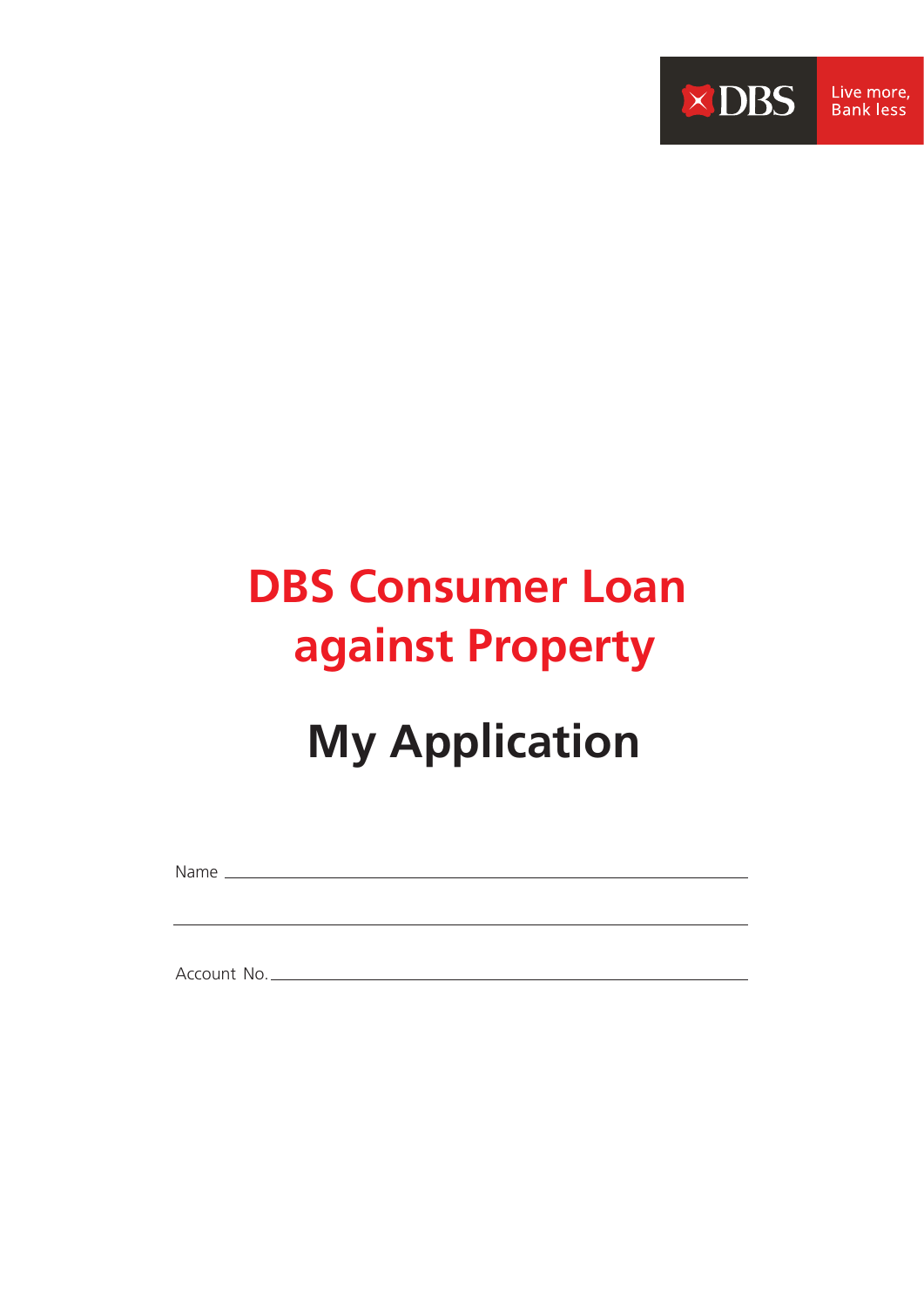**Loan Application Form**

|                        | ч      | n<br>۱I. |
|------------------------|--------|----------|
| <b>Service Service</b> |        |          |
|                        | - 71 - |          |

| <b>PRODUCT CHOICE</b>                                                               |              |                                                                                                                                    |                                                                                                                                    |  |
|-------------------------------------------------------------------------------------|--------------|------------------------------------------------------------------------------------------------------------------------------------|------------------------------------------------------------------------------------------------------------------------------------|--|
| Product Name                                                                        |              | Overdraft<br>Loan against Property                                                                                                 | Date of submission : $\vert D \vert D \vert$ M M                                                                                   |  |
| <b>Branch Name</b>                                                                  |              | Branch code:                                                                                                                       |                                                                                                                                    |  |
| Family mapping -<br>Primary member - CIF                                            |              | Account no.:                                                                                                                       |                                                                                                                                    |  |
|                                                                                     |              | <b>CUSTOMER INFORMATION</b>                                                                                                        |                                                                                                                                    |  |
|                                                                                     |              | Applicant                                                                                                                          | Guarantor                                                                                                                          |  |
| Salutation                                                                          |              | Prof<br>Mr<br>Mrs<br>Ms<br>Dr<br>Others                                                                                            | Prof<br>Mr<br>Ms<br>Dr<br>Others<br>Mrs                                                                                            |  |
|                                                                                     | First Name:  |                                                                                                                                    |                                                                                                                                    |  |
| *Name<br>(Name as per ID proof<br>UID (Aadhaar))                                    | Middle Name: |                                                                                                                                    |                                                                                                                                    |  |
|                                                                                     | Last Name:   |                                                                                                                                    |                                                                                                                                    |  |
| C-KYC Number                                                                        |              |                                                                                                                                    |                                                                                                                                    |  |
| <b>Existing Account Details</b>                                                     |              | CIF<br>First Holder                                                                                                                | CIF<br>Second Holder                                                                                                               |  |
|                                                                                     | First Name:  |                                                                                                                                    |                                                                                                                                    |  |
| *Maiden Name<br>(If applicable)                                                     | Middle Name: |                                                                                                                                    |                                                                                                                                    |  |
|                                                                                     | Last Name:   |                                                                                                                                    |                                                                                                                                    |  |
|                                                                                     | First Name:  |                                                                                                                                    |                                                                                                                                    |  |
| *Fathers Name                                                                       | Middle Name: |                                                                                                                                    |                                                                                                                                    |  |
|                                                                                     | Last Name:   |                                                                                                                                    |                                                                                                                                    |  |
|                                                                                     | First Name:  |                                                                                                                                    |                                                                                                                                    |  |
| *Mothers Name                                                                       | Middle Name: |                                                                                                                                    |                                                                                                                                    |  |
|                                                                                     | Last Name:   |                                                                                                                                    |                                                                                                                                    |  |
|                                                                                     | First Name:  |                                                                                                                                    |                                                                                                                                    |  |
| *Spouse Name                                                                        | Middle Name: |                                                                                                                                    |                                                                                                                                    |  |
| (If applicable)                                                                     | Last Name:   |                                                                                                                                    |                                                                                                                                    |  |
| *Resident Status                                                                    |              | Resident Individual<br>Foreign National                                                                                            | Resident Individual<br>Foreign National                                                                                            |  |
|                                                                                     |              | Person of Indian Origin<br>Non Resident Indian                                                                                     | Person of Indian Origin<br>Non Resident Indian                                                                                     |  |
| *Nationality                                                                        |              | IN-Indian<br>Others (ISO 3166 Country Code)                                                                                        | Others (ISO 3166 Country Code)<br>IN-Indian                                                                                        |  |
| *Date of Birth /<br>Date of Incorporation                                           |              | D<br>D.                                                                                                                            | D M M<br>$\Box$                                                                                                                    |  |
| *Place of Birth<br>Two digit -state/UT code as per<br>Indian Motor Vehicle Act.1988 |              | State/UT code                                                                                                                      | State/UT code                                                                                                                      |  |
| *Country of Birth                                                                   |              | ISO 3166 Country Code:<br>IN-India<br>Others                                                                                       | ISO 3166 Country Code:<br>IN-India<br>Others                                                                                       |  |
| *Gender                                                                             |              | Third Gender<br>Male<br>Female                                                                                                     | Third Gender<br>Male<br>Female                                                                                                     |  |
|                                                                                     |              | Sikh<br>Christian<br><b>Buddhist</b><br>Muslim                                                                                     | Sikh<br>Christian<br>Buddhist<br>Muslim                                                                                            |  |
| *Community                                                                          |              | Hindu<br>Zoroastrain<br>Jain<br>Others<br>In accordance with requirement prescribed vide circular dated                            | Zoroastrain<br>Hindu<br>Jain<br>Others<br>In accordance with requirement prescribed vide circular dated                            |  |
|                                                                                     |              | 05/07/2007 & 03/09/2007 issued by the RBI, request you to kindly<br>provide the following information as may be applicable to you. | 05/07/2007 & 03/09/2007 issued by the RBI, request you to kindly<br>provide the following information as may be applicable to you. |  |
| *Category                                                                           |              | SC<br>ST<br>General<br>Others<br>(Pl. specify)                                                                                     | SC<br>ST<br>General<br>Others<br>(Pl. specify)                                                                                     |  |
| *Marital Status                                                                     |              | Unmarried<br>Married<br>Others<br>(Pl. specify)                                                                                    | Unmarried  <br>Married<br>Others<br>(Pl. specify)                                                                                  |  |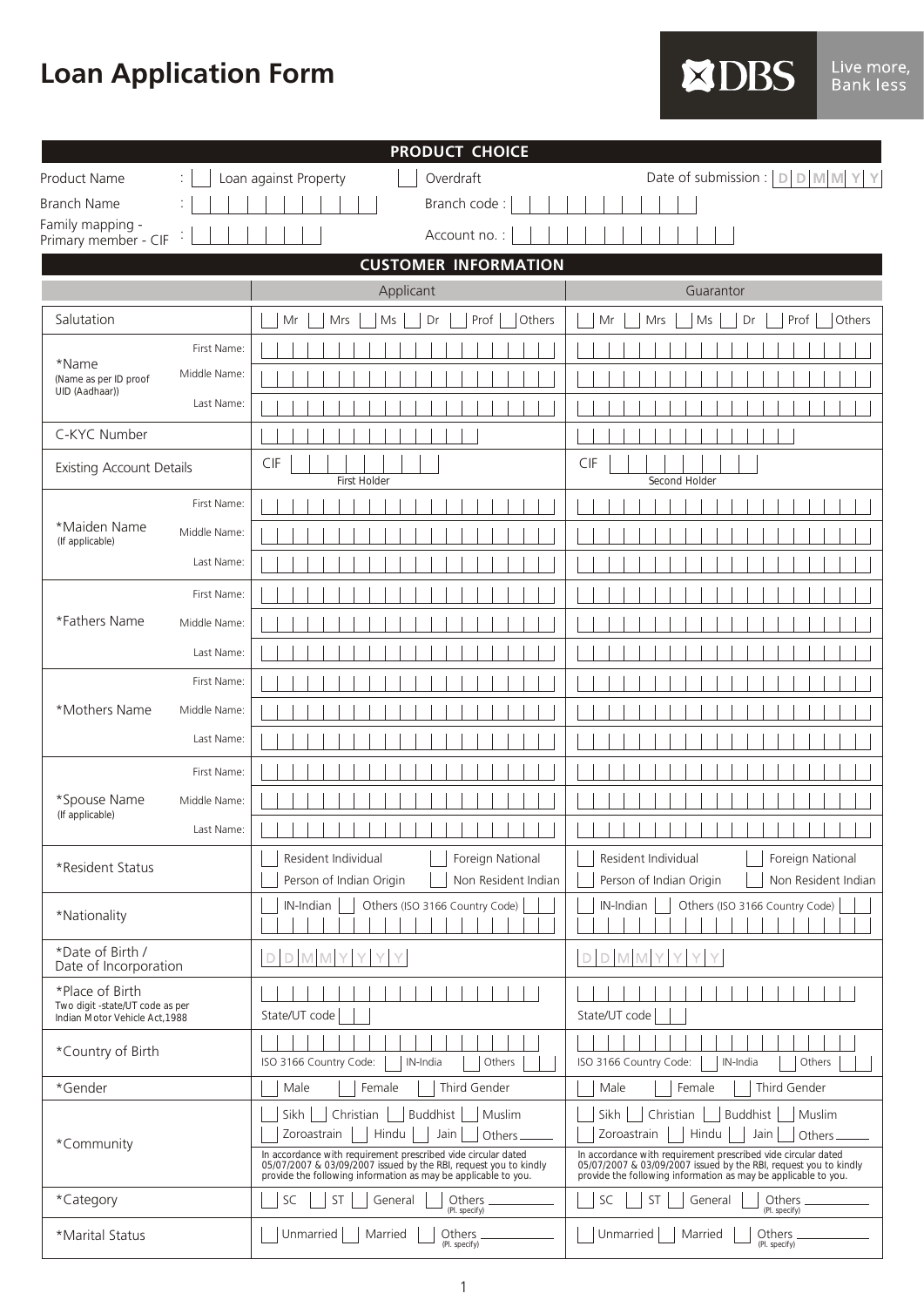|                                                                                                                                                                            | Applicant                                                                                                                                                                                                 | Guarantor                                                                                                                                                                                       |  |
|----------------------------------------------------------------------------------------------------------------------------------------------------------------------------|-----------------------------------------------------------------------------------------------------------------------------------------------------------------------------------------------------------|-------------------------------------------------------------------------------------------------------------------------------------------------------------------------------------------------|--|
| E-mail*:<br>*Contact Details<br>Mobile*<br>Resident*<br>Office*<br>Fax No.*:<br>*Proof of Address (PoA)                                                                    | $+91$<br>$+91$<br>$+91$<br>$+91$<br>Driving Licence<br>UID (Aadhaar)<br>Passport                                                                                                                          | $+91$<br>$+91$<br>$+91$<br>$+91$<br>Driving Licence<br>UID (Aadhaar)<br>Passport                                                                                                                |  |
| Certified copy of any one of the<br>PoA needs to be submitted                                                                                                              | Voter Identity Card<br>NREGA Job Card<br>Others_                                                                                                                                                          | Voter Identity Card<br>NREGA Job Card<br>Others_                                                                                                                                                |  |
| * Current Residential<br>Address                                                                                                                                           | Landmark<br>City<br>Pin code<br>State<br>ISO 3166 Country Code:<br>IN-India<br>Others                                                                                                                     | Landmark<br>City<br>Pin code<br>State<br>ISO 3166 Country Code:<br>Others<br>IN-India                                                                                                           |  |
| * Permanent Residential<br>Address                                                                                                                                         | Landmark<br>City<br>Pin code<br>State<br>ISO 3166 Country Code:<br>IN-India<br>Others                                                                                                                     | Landmark<br>City<br>Pin code<br>State<br>ISO 3166 Country Code:<br>IN-India<br>Others                                                                                                           |  |
| * Office/Business<br>Address                                                                                                                                               | Landmark<br>City<br>Pin code<br>State<br>ISO 3166 Country Code:<br>IN-India<br>Others                                                                                                                     | Landmark<br>Pin code<br>City<br>State<br>ISO 3166 Country Code:<br>Others<br>IN-India                                                                                                           |  |
| Mailing Address                                                                                                                                                            | Permanent Residence   Current Residence<br>Office / Business Address                                                                                                                                      | Permanent Residence    <br>Current Residence<br>Office / Business Address                                                                                                                       |  |
| Residence                                                                                                                                                                  | Self Owned     Owned by parents     Lease<br>Company provided     Since                                                                                                                                   | Owned by parents  <br>Self Owned    <br>Lease<br>Company provided     Since                                                                                                                     |  |
| *Education                                                                                                                                                                 | Under graduate   Graduate  <br>Post Graduate<br>Professional<br>Others (Please specify) ______________                                                                                                    | Under graduate   Graduate   Post Graduate<br>Professional                                                                                                                                       |  |
| Salaried       Private     Public     Gov't Sector<br>Professional#   Student<br><b>Business</b><br>*Profession / Employment<br>    Self Employed     Retired<br>Housewife |                                                                                                                                                                                                           | Salaried   Private   Public   Gov't Sector<br>Business     Professional#     Student<br>Housewife     Self Employed     Retired                                                                 |  |
| *Profession Details#                                                                                                                                                       | CA<br>Doctor<br>Lawyer<br>Others (Please specify)_                                                                                                                                                        | CA<br>Doctor<br>Lawyer<br>Others (Please specify)_                                                                                                                                              |  |
| *Self Employed                                                                                                                                                             | Proprietor     Partnership     Company  <br>HUF<br>Others (Please specify)_                                                                                                                               | Proprietor     Partnership     Company<br><b>HUF</b><br>Others (Please specify)________                                                                                                         |  |
| *Name of employer / Firm                                                                                                                                                   |                                                                                                                                                                                                           |                                                                                                                                                                                                 |  |
| *Employment details                                                                                                                                                        | Employee No <a>[16]</a><br>No. of years with current employer<br>Retirement age<br>Designation<br>No. of years at previous organizations<br>No of dependents    <br>Total No of years in service/Business | Employee No<br>No. of years with current employer<br>Retirement age<br>Designation    <br>No. of years at previous organizations<br>No of dependents  <br>Total No of years in service/Business |  |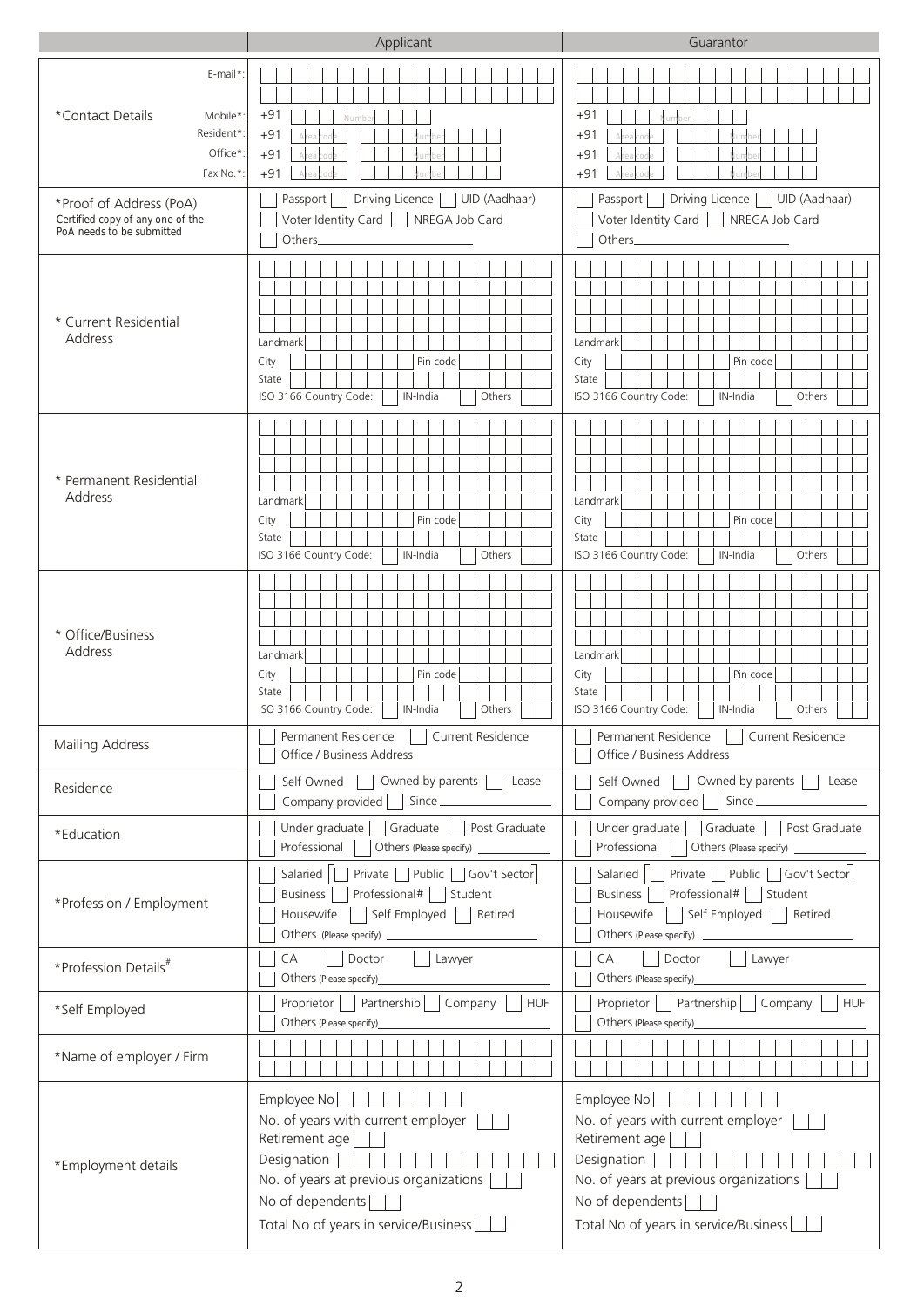|                                                                                                                                                                           | Applicant                                                                                                                                           | Guarantor                                                                                                                                                                                     |  |
|---------------------------------------------------------------------------------------------------------------------------------------------------------------------------|-----------------------------------------------------------------------------------------------------------------------------------------------------|-----------------------------------------------------------------------------------------------------------------------------------------------------------------------------------------------|--|
| *Line of business / Industry                                                                                                                                              |                                                                                                                                                     |                                                                                                                                                                                               |  |
| *Income p.a.                                                                                                                                                              | Rupees                                                                                                                                              | Rupees                                                                                                                                                                                        |  |
| *Net Worth (in INR)                                                                                                                                                       | As on $ D D $<br>$M$ $M$                                                                                                                            | $\mathbb{M}$ $\mathbb{M}$<br>D/D<br>As on                                                                                                                                                     |  |
| *Source of Funds                                                                                                                                                          | <b>Business</b><br>Inheritance<br>Salary<br>Savings<br>Others (Please specify) _                                                                    | <b>Business</b><br>Inheritance<br>Savings<br>Salary<br>Others (Please specify) _                                                                                                              |  |
| Relationship with the 1st holder                                                                                                                                          | $- - - -$                                                                                                                                           | Parent<br>In Law $(s)$<br>Spouse<br>Child<br>Sibling<br>Others (Please specify) ___________                                                                                                   |  |
| Please tick $[\sqrt{ } ]$ if Applicable                                                                                                                                   | Politically Exposed Person<br>Related to Politically Exposed Person                                                                                 | Politically Exposed Person<br>Related to Politically Exposed Person                                                                                                                           |  |
| *Proof of Identity                                                                                                                                                        | Certified copy of any one of the following Proof<br>of Identity to be submitted                                                                     | Certified copy of any one of the following Proof<br>of Identity to be submitted                                                                                                               |  |
| *Passport Details                                                                                                                                                         | Expiry Date $\big \bigcup \big \bigcup \big \big \big \big \big \big \big $<br>Date of Issue $D$ $D$ $M$ $M$ $Y$ $Y$<br>Number<br>Place of<br>Issue | Expiry Date $\big \bigcirc\big \bigcirc\big \big \mathbb{M}\big \big \mathbb{M}\big \big \bigarrow\big \mathbb{M}$<br>Date of Issue $D D M M Y Y$<br>Number<br>Place of<br>Issue              |  |
| *Visa details                                                                                                                                                             | Expiry Date D D M M<br><b>DIMM</b><br>Date of Issue<br>$\Box$<br>Y.<br>Number<br>Place of<br>Issue                                                  | Expiry Date $\boxed{\triangleright}$ $\boxed{\triangleright}$ $\boxed{\triangleright}$ $\boxed{\triangleright}$<br><b>DIMM</b><br>M<br>Date of Issue<br>$\Box$<br>Number<br>Place of<br>Issue |  |
| Driving License                                                                                                                                                           | DDMM<br>Expiry date                                                                                                                                 | D M M<br>D<br>Expiry date                                                                                                                                                                     |  |
| Voter's Id Cards                                                                                                                                                          |                                                                                                                                                     |                                                                                                                                                                                               |  |
| *PAN Number                                                                                                                                                               |                                                                                                                                                     |                                                                                                                                                                                               |  |
| *UID (Aadhaar)                                                                                                                                                            | XXXXXXXXXXXXXXXXX                                                                                                                                   | XXXXXXXXXXXXXXXXX                                                                                                                                                                             |  |
| NREGA Job Card                                                                                                                                                            |                                                                                                                                                     |                                                                                                                                                                                               |  |
| <b>Collateral Details</b>                                                                                                                                                 | Are you the property owner for the property offered as collateral<br>Yes<br>No                                                                      | Are you the property owner for the property offered as collateral<br>Yes<br>No                                                                                                                |  |
| Relationship With the bank                                                                                                                                                | Less than One year     1-3 years     More than 3 years<br>New to Bank                                                                               | Less than One year     1- 3 years     More than 3 years<br>New to Bank                                                                                                                        |  |
| <b>GST Registered</b><br>If Yes GST Registration Number                                                                                                                   | Yes<br>No                                                                                                                                           | No<br>Yes                                                                                                                                                                                     |  |
| Udyami Registration Number (URC)<br>*Submission of URC is mandatory for MSMEs                                                                                             |                                                                                                                                                     |                                                                                                                                                                                               |  |
| MSME (Manufacturing and services)<br>Investment in Plant and<br>Machinery or Equipment:<br>Not more than Rs.1 crore and<br>Annual Turnover ; not more<br>than Rs. 5 crore | Micro                                                                                                                                               | Micro                                                                                                                                                                                         |  |
| Investment in Plant and<br>Machinery or Equipment:<br>Not more than Rs.10 crore and<br>Annual Turnover ; not more<br>than Rs. 50 crore                                    | Small                                                                                                                                               | Small                                                                                                                                                                                         |  |
| Investment in Plant and<br>Machinery or Equipment:<br>Not more than Rs.50 crore and<br>Annual Turnover ; not more<br>than Rs. 250 crore                                   | Medium                                                                                                                                              | Medium                                                                                                                                                                                        |  |
| Others                                                                                                                                                                    |                                                                                                                                                     |                                                                                                                                                                                               |  |
| Years in Business                                                                                                                                                         |                                                                                                                                                     |                                                                                                                                                                                               |  |
| Turnover (Last financial Year)                                                                                                                                            |                                                                                                                                                     |                                                                                                                                                                                               |  |
| No of Employees                                                                                                                                                           |                                                                                                                                                     |                                                                                                                                                                                               |  |
| Classification of Activity /<br>Occupation                                                                                                                                |                                                                                                                                                     |                                                                                                                                                                                               |  |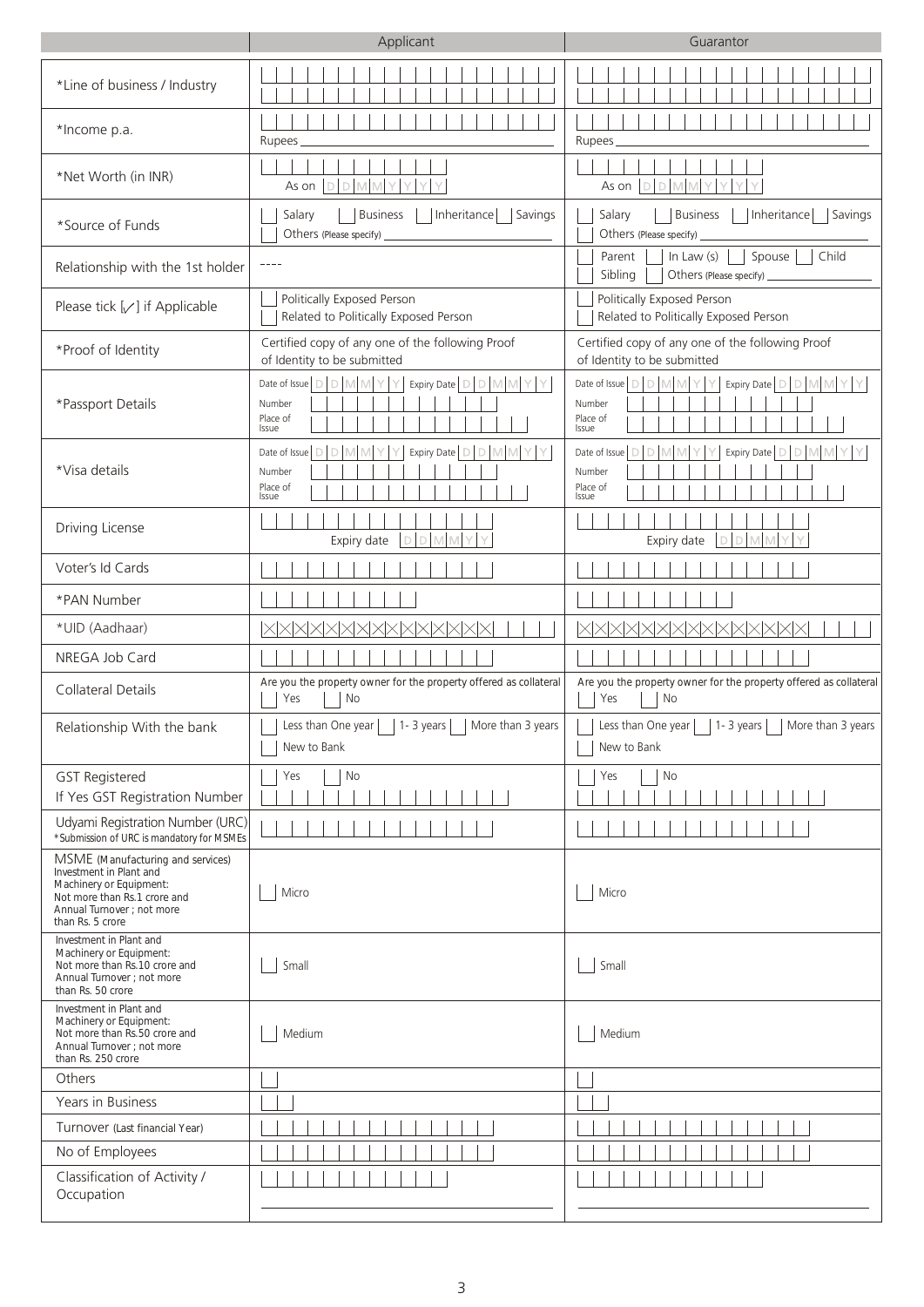|         | Applicant | Guarantor |
|---------|-----------|-----------|
| Remarks |           |           |

|                                                    |              | <b>GUARANTOR INFORMATION</b>                                                                                                                                                                     |                                                                                                                                                                                                  |  |  |
|----------------------------------------------------|--------------|--------------------------------------------------------------------------------------------------------------------------------------------------------------------------------------------------|--------------------------------------------------------------------------------------------------------------------------------------------------------------------------------------------------|--|--|
|                                                    |              | Guarantor                                                                                                                                                                                        | Guarantor                                                                                                                                                                                        |  |  |
| Salutation                                         |              | Prof<br>$\mathsf{Ms}$<br>Dr<br>Mr<br>Mrs<br>Others                                                                                                                                               | Prof<br>Others<br>Mr<br>Mrs<br>Ms<br>Dr                                                                                                                                                          |  |  |
| *Name                                              | First Name:  |                                                                                                                                                                                                  |                                                                                                                                                                                                  |  |  |
| (Name as per ID proof<br>UID (Aadhaar))            | Middle Name: |                                                                                                                                                                                                  |                                                                                                                                                                                                  |  |  |
|                                                    | Last Name:   |                                                                                                                                                                                                  |                                                                                                                                                                                                  |  |  |
| C-KYC Number                                       |              |                                                                                                                                                                                                  |                                                                                                                                                                                                  |  |  |
| <b>Existing Account Details</b>                    |              | CIF<br>First Holder                                                                                                                                                                              | CIF<br>Second Holder                                                                                                                                                                             |  |  |
|                                                    | First Name:  |                                                                                                                                                                                                  |                                                                                                                                                                                                  |  |  |
| *Maiden Name<br>(If applicable)                    | Middle Name: |                                                                                                                                                                                                  |                                                                                                                                                                                                  |  |  |
|                                                    | Last Name:   |                                                                                                                                                                                                  |                                                                                                                                                                                                  |  |  |
|                                                    | First Name:  |                                                                                                                                                                                                  |                                                                                                                                                                                                  |  |  |
| *Fathers Name                                      | Middle Name: |                                                                                                                                                                                                  |                                                                                                                                                                                                  |  |  |
|                                                    | Last Name:   |                                                                                                                                                                                                  |                                                                                                                                                                                                  |  |  |
|                                                    | First Name:  |                                                                                                                                                                                                  |                                                                                                                                                                                                  |  |  |
| *Mothers Name                                      | Middle Name: |                                                                                                                                                                                                  |                                                                                                                                                                                                  |  |  |
|                                                    | Last Name:   |                                                                                                                                                                                                  |                                                                                                                                                                                                  |  |  |
|                                                    | First Name:  |                                                                                                                                                                                                  |                                                                                                                                                                                                  |  |  |
| *Spouse Name<br>(If applicable)                    | Middle Name: |                                                                                                                                                                                                  |                                                                                                                                                                                                  |  |  |
|                                                    | Last Name:   |                                                                                                                                                                                                  |                                                                                                                                                                                                  |  |  |
| *Resident Status                                   |              | Resident Individual<br>Foreign National                                                                                                                                                          | Resident Individual<br>Foreign National                                                                                                                                                          |  |  |
|                                                    |              | Person of Indian Origin<br>Non Resident Indian                                                                                                                                                   | Person of Indian Origin<br>Non Resident Indian                                                                                                                                                   |  |  |
| *Nationality                                       |              | IN-Indian<br>Others (ISO 3166 Country Code)                                                                                                                                                      | IN-Indian<br>Others (ISO 3166 Country Code)                                                                                                                                                      |  |  |
| *Date of Birth /<br>Date of Incorporation          |              | $D D M M Y Y Y$                                                                                                                                                                                  | $D D M M Y Y Y$                                                                                                                                                                                  |  |  |
| *Place of Birth<br>Two digit -state/UT code as per |              |                                                                                                                                                                                                  |                                                                                                                                                                                                  |  |  |
| Indian Motor Vehicle Act, 1988                     |              | State/UT code                                                                                                                                                                                    | State/UT code                                                                                                                                                                                    |  |  |
| *Country of Birth                                  |              | IN-India<br>Others<br>ISO 3166 Country Code:                                                                                                                                                     | ISO 3166 Country Code:<br>IN-India<br>Others                                                                                                                                                     |  |  |
| *Gender                                            |              | Third Gender<br>Male<br>Female                                                                                                                                                                   | Third Gender<br>Male<br>Female                                                                                                                                                                   |  |  |
|                                                    |              | Buddhist<br>Sikh<br>Christian<br>Muslim<br>Zoroastrain<br>Hindu<br>Jain<br>Others.                                                                                                               | Sikh<br>Christian<br>Buddhist<br>Muslim<br>Zoroastrain<br>Hindu<br>Jain<br>Others.                                                                                                               |  |  |
| *Community                                         |              | In accordance with requirement prescribed vide circular dated<br>05/07/2007 & 03/09/2007 issued by the RBI, request you to kindly provide the following information as may be applicable to you. | In accordance with requirement prescribed vide circular dated<br>05/07/2007 & 03/09/2007 issued by the RBI, request you to kindly provide the following information as may be applicable to you. |  |  |
| *Category                                          |              | ST<br>SC<br>General<br>Others<br>(Pl. specify)                                                                                                                                                   | ST<br>SC<br>General<br>Others<br>(Pl. specify)                                                                                                                                                   |  |  |
| *Marital Status                                    |              | Unmarried<br>Married<br>Others<br>(Pl. specify)                                                                                                                                                  | Unmarried<br>Married<br>Others<br>(Pl. specify)                                                                                                                                                  |  |  |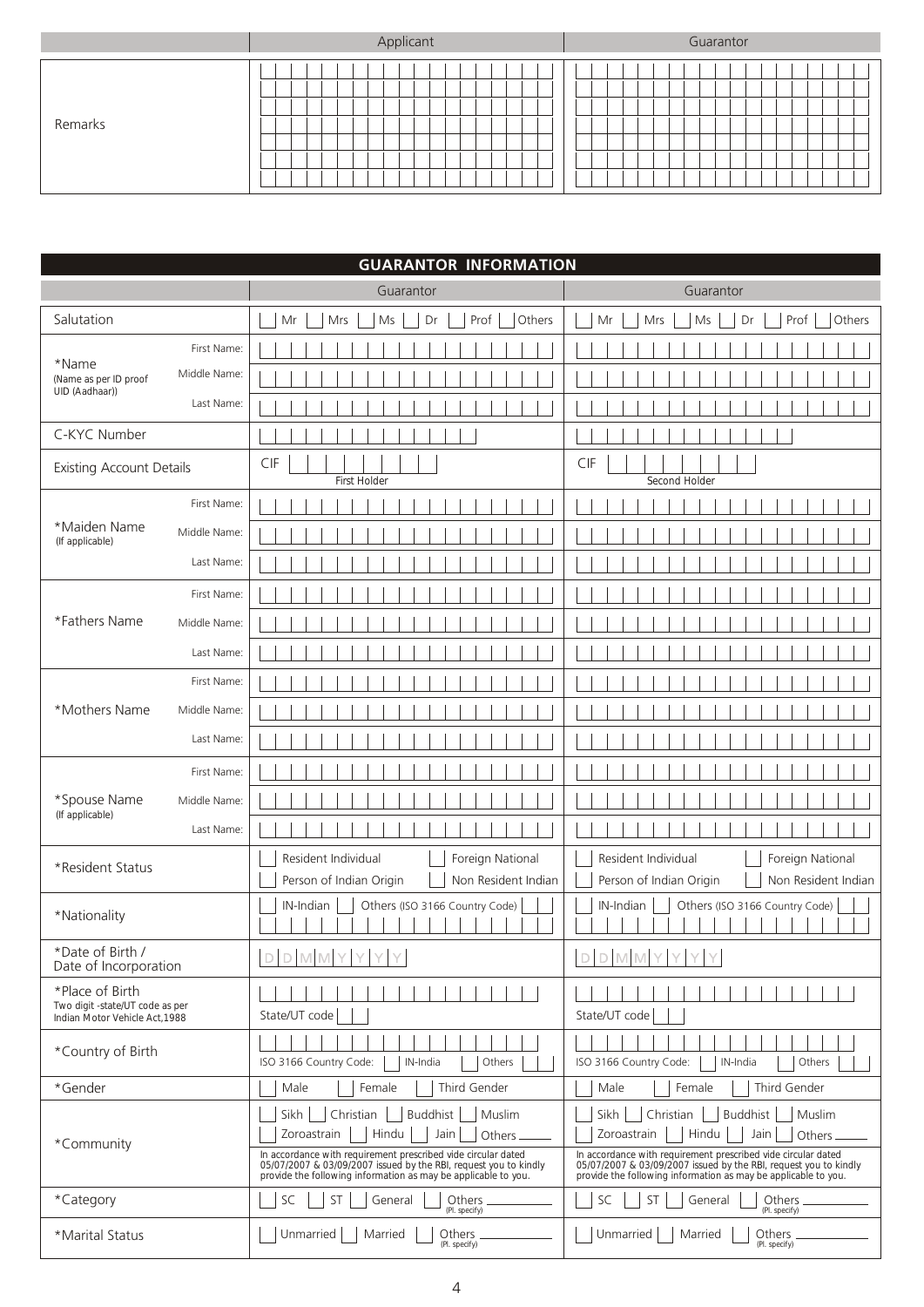|                                                                                                                                            | Guarantor                                                                                                                                                                                         | Guarantor                                                                                                                                                                                                            |  |  |
|--------------------------------------------------------------------------------------------------------------------------------------------|---------------------------------------------------------------------------------------------------------------------------------------------------------------------------------------------------|----------------------------------------------------------------------------------------------------------------------------------------------------------------------------------------------------------------------|--|--|
| E-mail*<br>*Contact Details<br>Mobile*<br>Resident*<br>Office*<br>Fax No.*:<br>*Proof of Address (PoA)<br>Certified copy of any one of the | $+91$<br>$+91$<br>$+91$<br>$+91$<br>Driving Licence<br>UID (Aadhaar)<br>Passport<br>Voter Identity Card<br>NREGA Job Card                                                                         | $+91$<br>$+91$<br>$+91$<br>$+91$<br>Driving Licence<br>UID (Aadhaar)<br>Passport<br>Voter Identity Card<br>NREGA Job Card                                                                                            |  |  |
| PoA needs to be submitted<br>* Current Residential<br>Address                                                                              | Others_<br>Landmark<br>City<br>Pin code<br>State<br>ISO 3166 Country Code:<br>IN-India<br>Others                                                                                                  | Others_<br>Landmark<br>Pin code<br>City<br>State<br>ISO 3166 Country Code:<br>IN-India<br>Others                                                                                                                     |  |  |
| * Permanent Residential<br>Address                                                                                                         | Landmark<br>City<br>Pin code<br>State<br>ISO 3166 Country Code:<br>IN-India<br>Others                                                                                                             | Landmark<br>City<br>Pin code<br>State<br>ISO 3166 Country Code:<br>IN-India<br>Others                                                                                                                                |  |  |
| * Office/Business<br>Address                                                                                                               | Landmark<br>City<br>Pin code<br>State<br>ISO 3166 Country Code:<br>IN-India<br>Others                                                                                                             | Landmark<br>City<br>Pin code<br>State<br>ISO 3166 Country Code:<br>IN-India<br>Others                                                                                                                                |  |  |
| Mailing Address                                                                                                                            | Permanent Residence     Current Residence<br>Permanent Residence    <br>Current Residence<br>Office / Business Address<br>Office / Business Address                                               |                                                                                                                                                                                                                      |  |  |
| Residence                                                                                                                                  | Self Owned     Owned by parents     Lease<br>Company provided     Since                                                                                                                           | Owned by parents    <br>Self Owned<br>Lease<br>Company provided     Since                                                                                                                                            |  |  |
| *Education                                                                                                                                 | Under graduate   Graduate   Post Graduate<br>Professional<br>Others (Please specify) _____________                                                                                                | Under graduate   Graduate   Post Graduate<br>Professional  <br>Others (Please specify) ____________                                                                                                                  |  |  |
| *Profession / Employment                                                                                                                   | Private   Public   Gov't Sector<br>Salaried    <br>Professional#   Student<br><b>Business</b><br>Self Employed   Retired<br>Housewife                                                             | Salaried       Private     Public     Gov't Sector<br>Professional#   Student<br><b>Business</b><br>    Self Employed     Retired<br>Housewife                                                                       |  |  |
| *Profession Details <sup>#</sup>                                                                                                           | CA<br>Doctor<br>Lawyer<br>Others (Please specify)_                                                                                                                                                | CA<br>Doctor<br>Lawyer<br>Others (Please specify)_                                                                                                                                                                   |  |  |
| *Self Employed                                                                                                                             | Proprietor     Partnership     Company     HUF<br>Others (Please specify)_                                                                                                                        | Proprietor     Partnership     Company<br><b>HUF</b><br>Others (Please specify)______                                                                                                                                |  |  |
| *Name of employer / Firm                                                                                                                   |                                                                                                                                                                                                   |                                                                                                                                                                                                                      |  |  |
| *Employment details                                                                                                                        | Employee No    <br>No. of years with current employer<br>Retirement age<br>Designation<br>No. of years at previous organizations<br>No of dependents    <br>Total No of years in service/Business | Employee No<br>No. of years with current employer<br>Retirement age<br>Designation $   \cdot    \cdot   $<br>No. of years at previous organizations<br>No of dependents    <br>Total No of years in service/Business |  |  |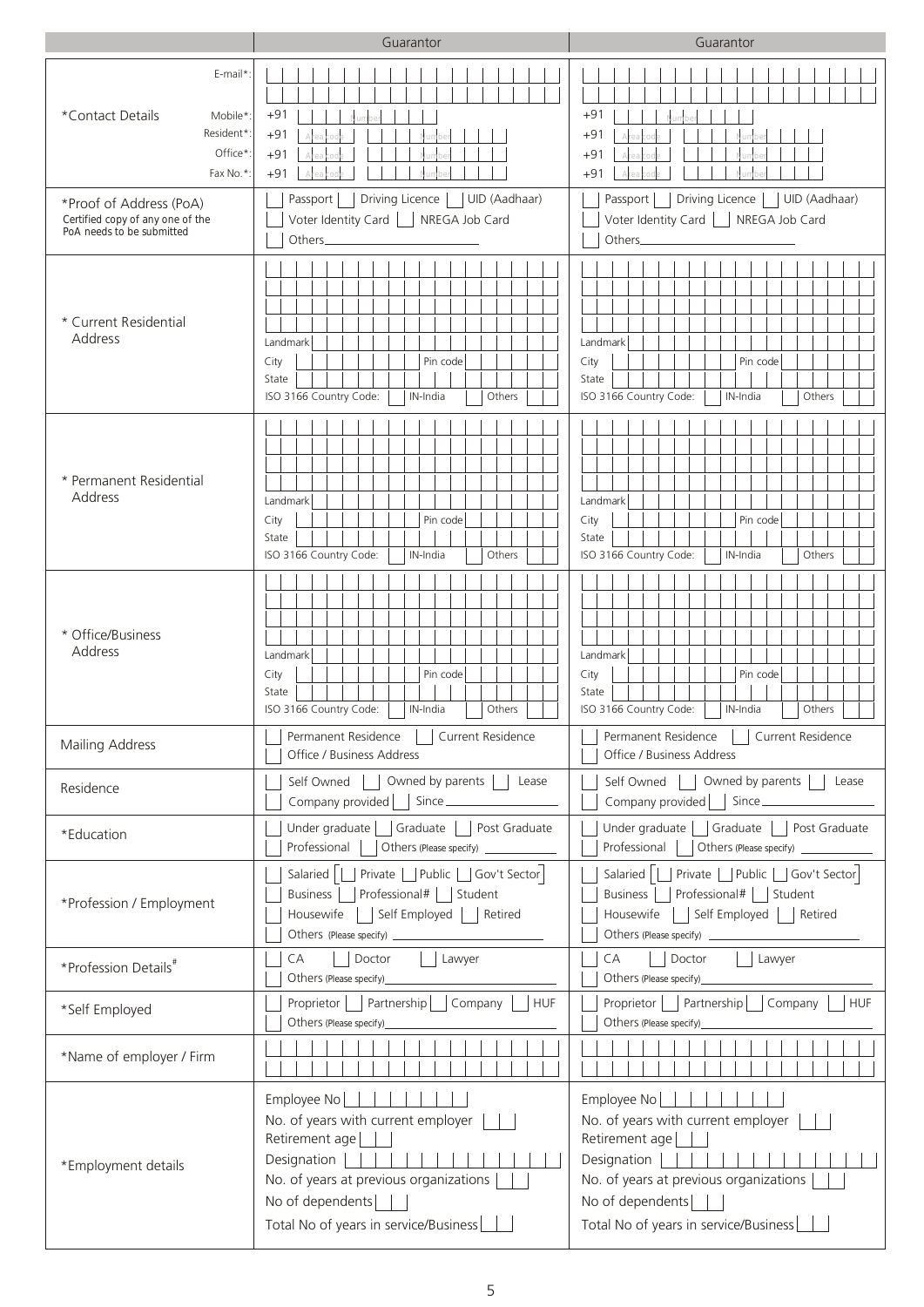|                                                                                                                                                                           | Guarantor                                                                                                                                                                                                                                                                                                                                                                                    | Guarantor                                                                                                      |  |
|---------------------------------------------------------------------------------------------------------------------------------------------------------------------------|----------------------------------------------------------------------------------------------------------------------------------------------------------------------------------------------------------------------------------------------------------------------------------------------------------------------------------------------------------------------------------------------|----------------------------------------------------------------------------------------------------------------|--|
| *Line of business / Industry                                                                                                                                              |                                                                                                                                                                                                                                                                                                                                                                                              |                                                                                                                |  |
| *Income p.a.                                                                                                                                                              | Rupees                                                                                                                                                                                                                                                                                                                                                                                       | Rupees                                                                                                         |  |
| *Net Worth (in INR)                                                                                                                                                       | $D$ $D$ $M$<br>As on                                                                                                                                                                                                                                                                                                                                                                         | As on $ D D M$<br>M                                                                                            |  |
| *Source of Funds                                                                                                                                                          | <b>Business</b><br>  Inheritance   Savings<br>Salary<br>Others (Please specify) _                                                                                                                                                                                                                                                                                                            | <b>Business</b><br>Inheritance<br>Savings<br>Salary<br>Others (Please specify)                                 |  |
| Relationship with the 1st holder                                                                                                                                          | $\frac{1}{2} \frac{1}{2} \frac{1}{2} \frac{1}{2} \frac{1}{2} \frac{1}{2} \frac{1}{2} \frac{1}{2} \frac{1}{2} \frac{1}{2} \frac{1}{2} \frac{1}{2} \frac{1}{2} \frac{1}{2} \frac{1}{2} \frac{1}{2} \frac{1}{2} \frac{1}{2} \frac{1}{2} \frac{1}{2} \frac{1}{2} \frac{1}{2} \frac{1}{2} \frac{1}{2} \frac{1}{2} \frac{1}{2} \frac{1}{2} \frac{1}{2} \frac{1}{2} \frac{1}{2} \frac{1}{2} \frac{$ | Parent<br>In Law $(s)$<br>Spouse<br>Child<br>Sibling                                                           |  |
| Please tick $[\sqrt{ } ]$ if Applicable                                                                                                                                   | Politically Exposed Person<br>Related to Politically Exposed Person                                                                                                                                                                                                                                                                                                                          | Politically Exposed Person<br>Related to Politically Exposed Person                                            |  |
| *Proof of Identity                                                                                                                                                        | Certified copy of any one of the following Proof<br>of Identity to be submitted                                                                                                                                                                                                                                                                                                              | Certified copy of any one of the following Proof<br>of Identity to be submitted                                |  |
| *Passport Details                                                                                                                                                         | Date of Issue   D   D   M   M   Y   Y<br>Expiry Date $\boxed{\triangleright}$ $\boxed{\triangleright}$ $\boxed{\triangleright}$ $\boxed{\triangleright}$ $\boxed{\triangleright}$<br>Y.<br>Y.<br>Number<br>Place of<br>Issue                                                                                                                                                                 | Expiry Date   D   D   M   M   Y  <br>Date of Issue $D$ $D$ $M$ $M$ $Y$ $Y$<br>Y<br>Number<br>Place of<br>Issue |  |
| *Visa details                                                                                                                                                             | Date of Issue<br>Expiry Date $\boxed{\bigcirc}$ $\boxed{\bigcirc}$ $\boxed{\bigcirc}$ $\boxed{\bigcirc}$<br>D.<br>Number<br>Place of<br>Issue                                                                                                                                                                                                                                                | Expiry Date   D   D   M   M<br>Date of Issue<br>D.<br>Number<br>Place of<br>Issue                              |  |
| Driving License                                                                                                                                                           | $D$ $D$<br>M<br>Expiry date                                                                                                                                                                                                                                                                                                                                                                  | $D$ $D$<br>Expiry date                                                                                         |  |
| Voter's Id Cards                                                                                                                                                          |                                                                                                                                                                                                                                                                                                                                                                                              |                                                                                                                |  |
| *PAN Number                                                                                                                                                               |                                                                                                                                                                                                                                                                                                                                                                                              |                                                                                                                |  |
| *UID (Aadhaar)                                                                                                                                                            | XXXXXXXXXXXXXXXXX                                                                                                                                                                                                                                                                                                                                                                            | XXXXXXXXXXXXXXXXX                                                                                              |  |
| NREGA Job Card                                                                                                                                                            |                                                                                                                                                                                                                                                                                                                                                                                              |                                                                                                                |  |
| <b>Collateral Details</b>                                                                                                                                                 | Are you the property owner for the property offered as collateral<br>Yes<br>No                                                                                                                                                                                                                                                                                                               | Are you the property owner for the property offered as collateral<br>Yes<br>No                                 |  |
| Relationship With the bank                                                                                                                                                | Less than One year     1- 3 years     More than 3 years<br>New to Bank                                                                                                                                                                                                                                                                                                                       | Less than One year     1- 3 years     More than 3 years<br>New to Bank                                         |  |
| <b>GST Registered</b><br>If Yes GST Registration Number                                                                                                                   | Yes<br>No                                                                                                                                                                                                                                                                                                                                                                                    | No<br>Yes                                                                                                      |  |
| Udyami Registration Number (URC)<br>*Submission of URC is mandatory for MSMEs                                                                                             |                                                                                                                                                                                                                                                                                                                                                                                              |                                                                                                                |  |
| MSME (Manufacturing and services)<br>Investment in Plant and<br>Machinery or Equipment:<br>Not more than Rs.1 crore and<br>Annual Turnover ; not more<br>than Rs. 5 crore | Micro                                                                                                                                                                                                                                                                                                                                                                                        | Micro                                                                                                          |  |
| Investment in Plant and<br>Machinery or Equipment:<br>Not more than Rs.10 crore and<br>Annual Turnover ; not more<br>than Rs. 50 crore                                    | Small                                                                                                                                                                                                                                                                                                                                                                                        | Small                                                                                                          |  |
| Investment in Plant and<br>Machinery or Equipment:<br>Not more than Rs.50 crore and<br>Annual Turnover ; not more<br>than Rs. 250 crore                                   | Medium                                                                                                                                                                                                                                                                                                                                                                                       | Medium                                                                                                         |  |
| Others                                                                                                                                                                    |                                                                                                                                                                                                                                                                                                                                                                                              |                                                                                                                |  |
| Years in Business                                                                                                                                                         |                                                                                                                                                                                                                                                                                                                                                                                              |                                                                                                                |  |
| Turnover (Last financial Year)                                                                                                                                            |                                                                                                                                                                                                                                                                                                                                                                                              |                                                                                                                |  |
| No of Employees<br>Classification of Activity /<br>Occupation                                                                                                             |                                                                                                                                                                                                                                                                                                                                                                                              |                                                                                                                |  |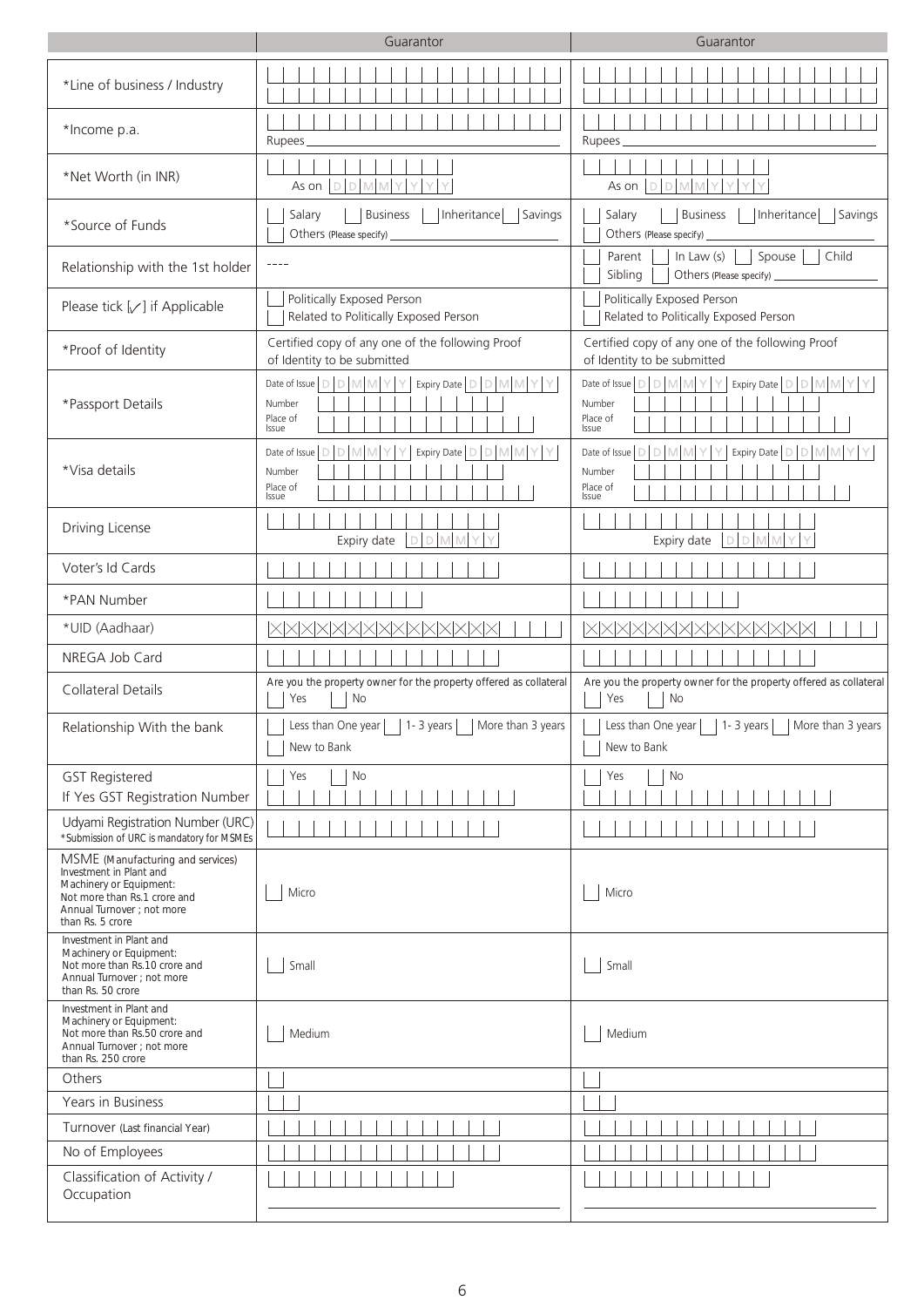|                                                                                        | Guarantor                                                                                                                                                                                           | Guarantor                                                                                                                                                                                                                      |
|----------------------------------------------------------------------------------------|-----------------------------------------------------------------------------------------------------------------------------------------------------------------------------------------------------|--------------------------------------------------------------------------------------------------------------------------------------------------------------------------------------------------------------------------------|
| Remarks                                                                                |                                                                                                                                                                                                     |                                                                                                                                                                                                                                |
|                                                                                        | References (Names and addresses of two referees who are not related to you )                                                                                                                        |                                                                                                                                                                                                                                |
| DBS Bank India<br>Limited, may make<br>enquiries from the<br>referees if it deems      |                                                                                                                                                                                                     | Email: Email: Email: Email: Email: Email: Email: Email: Email: Email: Email: Email: Email: Email: Email: Email: Email: Email: Email: Email: Email: Email: Email: Email: Email: Email: Email: Email: Email: Email: Email: Email |
| necessary                                                                              |                                                                                                                                                                                                     |                                                                                                                                                                                                                                |
|                                                                                        | <b>PROPERTY DETAILS (COLLATERAL)</b>                                                                                                                                                                |                                                                                                                                                                                                                                |
| Property address                                                                       | Landmark<br>City<br>State                                                                                                                                                                           | Pin code<br>Country                                                                                                                                                                                                            |
| Area<br>Property Completion Status :                                                   | <b>UDS /Land Area</b><br>Freehold<br>Leasehold<br>Ready for Possession<br><b>Under Constructions</b>                                                                                                |                                                                                                                                                                                                                                |
|                                                                                        | <b>LOAN APPLICATION DETAILS</b>                                                                                                                                                                     |                                                                                                                                                                                                                                |
| Loan Details<br>Enhancement Details<br>Interest Rate Options : Loan :<br>Enhancement : | Amount Rs<br>: Amount Rs<br>Floating Rate<br>$\%$<br>Floating Rate ___________%                                                                                                                     | Tenure : Years<br>Months<br>Tenure: Years<br>Months<br>$\frac{0}{0}$<br><u> 1989 - Johann Stein, mars an t-Amerikaansk kommunister (</u><br>$\%$<br>Other                                                                      |
| Fees                                                                                   | Processing Fees Rs _______________                                                                                                                                                                  |                                                                                                                                                                                                                                |
| End use of Loan                                                                        | Working Capital Loan<br>Renovation of property<br>Debt consolidation / Balance transfer<br>Business purpose like expansion, acquisition of assets<br>Travel / Education / Marriage / Personal needs |                                                                                                                                                                                                                                |
| Repayment Mode                                                                         | SI (Standing Instructions)                                                                                                                                                                          | NACH (National Automated Clearing House)                                                                                                                                                                                       |

# **RELATIONSHIP DECLARATION**

 $\vert \ \ \vert$ I/We hereby declare and confirm that we or any of our close relative is not (i) a director or specified near relative (as defined by Reserve Bank of India (RBI) from time to time) of a Director of a banking Company and/ or scheduled co-operative bank and/ or its subsidiary, in India or (ii) a trustee of a mutual fund/ venture capital fund set up by a banking company, a scheduled co-operative bank/ and/or its subsidiary, in India. I/ We hereby declare and confirm that I/We are not any specified relative of any senior officer/ DBS India Management Committee members of the DBS Bank India Limited.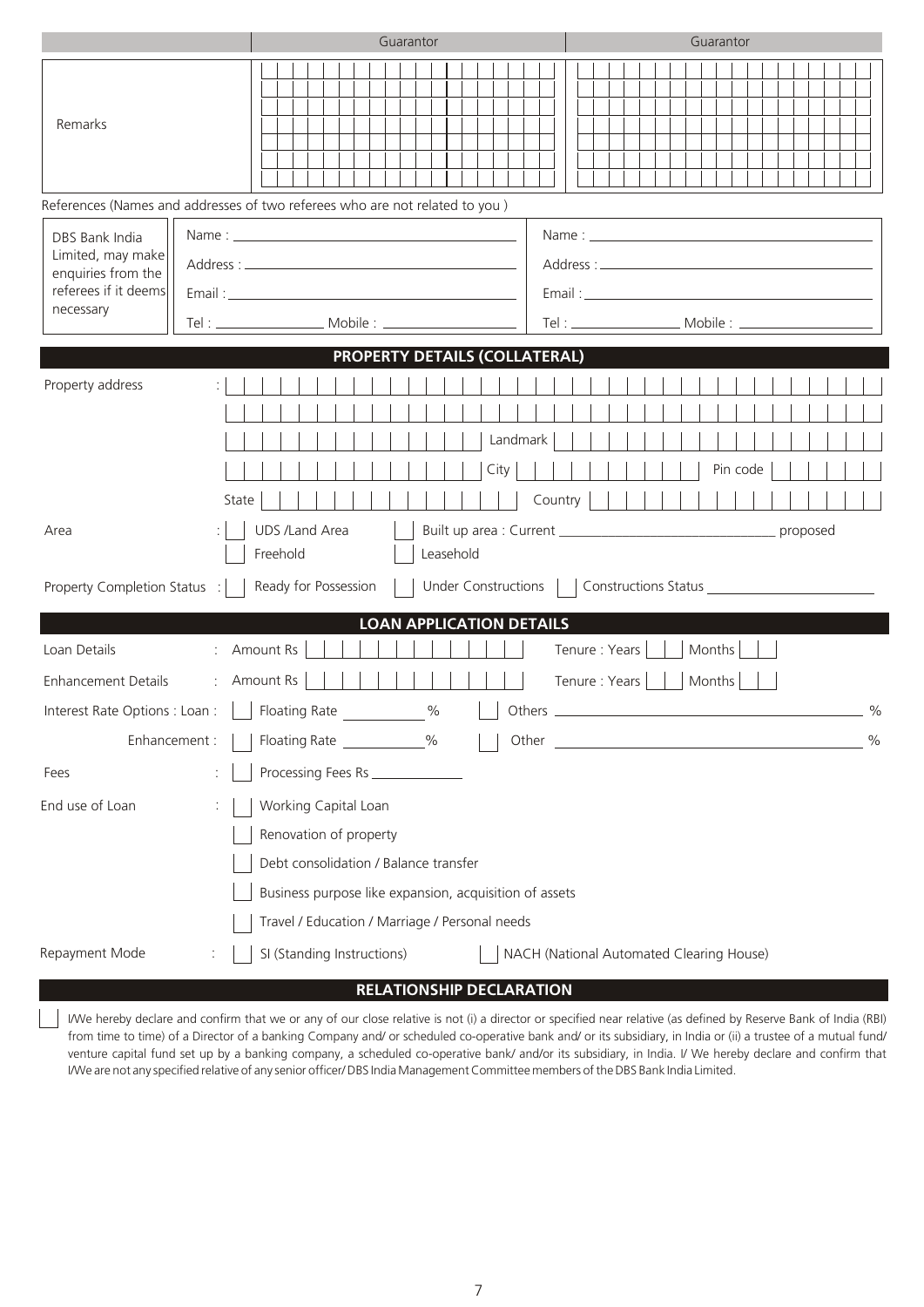|                                                                                                                                                                                                                                                                                                                                                                                                                                                                                                                                                                                                                                                                                                                                                                                                                                                                                                   |                                                                                                                                                                                                                                                                                                                      | <b>INCOME / FINANCIAL DETAILS: APPLICANT and GUARANTOR</b> |                                                                                                                                                                                                                                                                                                                                                                                                                                                       |            |           |  |
|---------------------------------------------------------------------------------------------------------------------------------------------------------------------------------------------------------------------------------------------------------------------------------------------------------------------------------------------------------------------------------------------------------------------------------------------------------------------------------------------------------------------------------------------------------------------------------------------------------------------------------------------------------------------------------------------------------------------------------------------------------------------------------------------------------------------------------------------------------------------------------------------------|----------------------------------------------------------------------------------------------------------------------------------------------------------------------------------------------------------------------------------------------------------------------------------------------------------------------|------------------------------------------------------------|-------------------------------------------------------------------------------------------------------------------------------------------------------------------------------------------------------------------------------------------------------------------------------------------------------------------------------------------------------------------------------------------------------------------------------------------------------|------------|-----------|--|
|                                                                                                                                                                                                                                                                                                                                                                                                                                                                                                                                                                                                                                                                                                                                                                                                                                                                                                   | Applicant/Guarantor                                                                                                                                                                                                                                                                                                  | <b>Income Head</b>                                         | <b>Gross Income</b>                                                                                                                                                                                                                                                                                                                                                                                                                                   | Net Income | Frequency |  |
|                                                                                                                                                                                                                                                                                                                                                                                                                                                                                                                                                                                                                                                                                                                                                                                                                                                                                                   | Applicant                                                                                                                                                                                                                                                                                                            |                                                            |                                                                                                                                                                                                                                                                                                                                                                                                                                                       |            |           |  |
| <b>Income Details</b>                                                                                                                                                                                                                                                                                                                                                                                                                                                                                                                                                                                                                                                                                                                                                                                                                                                                             | Guarantor                                                                                                                                                                                                                                                                                                            |                                                            |                                                                                                                                                                                                                                                                                                                                                                                                                                                       |            |           |  |
|                                                                                                                                                                                                                                                                                                                                                                                                                                                                                                                                                                                                                                                                                                                                                                                                                                                                                                   | Guarantor                                                                                                                                                                                                                                                                                                            |                                                            |                                                                                                                                                                                                                                                                                                                                                                                                                                                       |            |           |  |
|                                                                                                                                                                                                                                                                                                                                                                                                                                                                                                                                                                                                                                                                                                                                                                                                                                                                                                   | Guarantor                                                                                                                                                                                                                                                                                                            |                                                            |                                                                                                                                                                                                                                                                                                                                                                                                                                                       |            |           |  |
|                                                                                                                                                                                                                                                                                                                                                                                                                                                                                                                                                                                                                                                                                                                                                                                                                                                                                                   | Applicant/Guarantor                                                                                                                                                                                                                                                                                                  | <b>Income Head</b>                                         | <b>Gross Income</b>                                                                                                                                                                                                                                                                                                                                                                                                                                   | Net Income | Frequency |  |
|                                                                                                                                                                                                                                                                                                                                                                                                                                                                                                                                                                                                                                                                                                                                                                                                                                                                                                   | Applicant                                                                                                                                                                                                                                                                                                            |                                                            |                                                                                                                                                                                                                                                                                                                                                                                                                                                       |            |           |  |
| <b>Obligations /</b><br><b>Deductions</b><br><b>Details</b>                                                                                                                                                                                                                                                                                                                                                                                                                                                                                                                                                                                                                                                                                                                                                                                                                                       | Guarantor                                                                                                                                                                                                                                                                                                            |                                                            |                                                                                                                                                                                                                                                                                                                                                                                                                                                       |            |           |  |
|                                                                                                                                                                                                                                                                                                                                                                                                                                                                                                                                                                                                                                                                                                                                                                                                                                                                                                   | Guarantor                                                                                                                                                                                                                                                                                                            |                                                            |                                                                                                                                                                                                                                                                                                                                                                                                                                                       |            |           |  |
|                                                                                                                                                                                                                                                                                                                                                                                                                                                                                                                                                                                                                                                                                                                                                                                                                                                                                                   | Guarantor                                                                                                                                                                                                                                                                                                            |                                                            |                                                                                                                                                                                                                                                                                                                                                                                                                                                       |            |           |  |
|                                                                                                                                                                                                                                                                                                                                                                                                                                                                                                                                                                                                                                                                                                                                                                                                                                                                                                   | Applicant/Guarantor                                                                                                                                                                                                                                                                                                  | <b>Income Head</b>                                         | <b>Gross Income</b>                                                                                                                                                                                                                                                                                                                                                                                                                                   | Net Income | Frequency |  |
|                                                                                                                                                                                                                                                                                                                                                                                                                                                                                                                                                                                                                                                                                                                                                                                                                                                                                                   |                                                                                                                                                                                                                                                                                                                      |                                                            |                                                                                                                                                                                                                                                                                                                                                                                                                                                       |            |           |  |
|                                                                                                                                                                                                                                                                                                                                                                                                                                                                                                                                                                                                                                                                                                                                                                                                                                                                                                   | Applicant                                                                                                                                                                                                                                                                                                            |                                                            |                                                                                                                                                                                                                                                                                                                                                                                                                                                       |            |           |  |
|                                                                                                                                                                                                                                                                                                                                                                                                                                                                                                                                                                                                                                                                                                                                                                                                                                                                                                   |                                                                                                                                                                                                                                                                                                                      |                                                            |                                                                                                                                                                                                                                                                                                                                                                                                                                                       |            |           |  |
| <b>Bank Accounts</b>                                                                                                                                                                                                                                                                                                                                                                                                                                                                                                                                                                                                                                                                                                                                                                                                                                                                              | Guarantor                                                                                                                                                                                                                                                                                                            |                                                            |                                                                                                                                                                                                                                                                                                                                                                                                                                                       |            |           |  |
| <b>Held</b>                                                                                                                                                                                                                                                                                                                                                                                                                                                                                                                                                                                                                                                                                                                                                                                                                                                                                       |                                                                                                                                                                                                                                                                                                                      |                                                            |                                                                                                                                                                                                                                                                                                                                                                                                                                                       |            |           |  |
|                                                                                                                                                                                                                                                                                                                                                                                                                                                                                                                                                                                                                                                                                                                                                                                                                                                                                                   | Guarantor                                                                                                                                                                                                                                                                                                            |                                                            |                                                                                                                                                                                                                                                                                                                                                                                                                                                       |            |           |  |
|                                                                                                                                                                                                                                                                                                                                                                                                                                                                                                                                                                                                                                                                                                                                                                                                                                                                                                   |                                                                                                                                                                                                                                                                                                                      |                                                            |                                                                                                                                                                                                                                                                                                                                                                                                                                                       |            |           |  |
|                                                                                                                                                                                                                                                                                                                                                                                                                                                                                                                                                                                                                                                                                                                                                                                                                                                                                                   | Guarantor                                                                                                                                                                                                                                                                                                            |                                                            |                                                                                                                                                                                                                                                                                                                                                                                                                                                       |            |           |  |
|                                                                                                                                                                                                                                                                                                                                                                                                                                                                                                                                                                                                                                                                                                                                                                                                                                                                                                   |                                                                                                                                                                                                                                                                                                                      |                                                            |                                                                                                                                                                                                                                                                                                                                                                                                                                                       |            |           |  |
|                                                                                                                                                                                                                                                                                                                                                                                                                                                                                                                                                                                                                                                                                                                                                                                                                                                                                                   |                                                                                                                                                                                                                                                                                                                      | <b>ADDRESS DECLARATION (if applicable)</b>                 |                                                                                                                                                                                                                                                                                                                                                                                                                                                       |            |           |  |
|                                                                                                                                                                                                                                                                                                                                                                                                                                                                                                                                                                                                                                                                                                                                                                                                                                                                                                   | Applicant                                                                                                                                                                                                                                                                                                            |                                                            |                                                                                                                                                                                                                                                                                                                                                                                                                                                       | Guarantor  |           |  |
| To,<br>To,<br>Date:<br>Date:<br>The Manager<br>The Manager<br>DBS Bank India Limited<br>DBS Bank India Limited<br>This is to declare that my residence and/or communicationaddress mentioned in this<br>This is to declare that my residence and/or communicationaddress mentioned in this<br>form is different from the address mentioned in the address proof given to bank.<br>form is different from the address mentioned in the address proof given to bank.<br>Permanent<br>Residential address<br>Office address<br>Residential address<br>Office address<br>(Country of residence)<br>(Country of residence)<br>(Country of residence)<br>(Country of residence)<br>Kindly register my residence and/or communication address for all future<br>Kindly register my residence and/or communication address for all future<br>correspondence.<br>correspondence.<br>Applicant<br>Guarantor |                                                                                                                                                                                                                                                                                                                      |                                                            |                                                                                                                                                                                                                                                                                                                                                                                                                                                       | Permanent  |           |  |
|                                                                                                                                                                                                                                                                                                                                                                                                                                                                                                                                                                                                                                                                                                                                                                                                                                                                                                   | Guarantor                                                                                                                                                                                                                                                                                                            |                                                            |                                                                                                                                                                                                                                                                                                                                                                                                                                                       | Guarantor  |           |  |
|                                                                                                                                                                                                                                                                                                                                                                                                                                                                                                                                                                                                                                                                                                                                                                                                                                                                                                   |                                                                                                                                                                                                                                                                                                                      |                                                            |                                                                                                                                                                                                                                                                                                                                                                                                                                                       |            |           |  |
| To,<br>The Manager<br>DBS Bank India Limited<br>Residential address<br>(Country of residence)<br>correspondence.                                                                                                                                                                                                                                                                                                                                                                                                                                                                                                                                                                                                                                                                                                                                                                                  | Date:<br>This is to declare that my residence and/or communicationaddress mentioned in this<br>form is different from the address mentioned in the address proof given to bank.<br>Office address<br>(Country of residence)<br>Kindly register my residence and/or communication address for all future<br>Guarantor | Permanent                                                  | To,<br>Date:<br>The Manager<br>DBS Bank India Limited<br>This is to declare that my residence and/or communicationaddress mentioned in this<br>form is different from the address mentioned in the address proof given to bank.<br>Residential address<br>Office address<br>Permanent<br>(Country of residence)<br>(Country of residence)<br>Kindly register my residence and/or communication address for all future<br>correspondence.<br>Guarantor |            |           |  |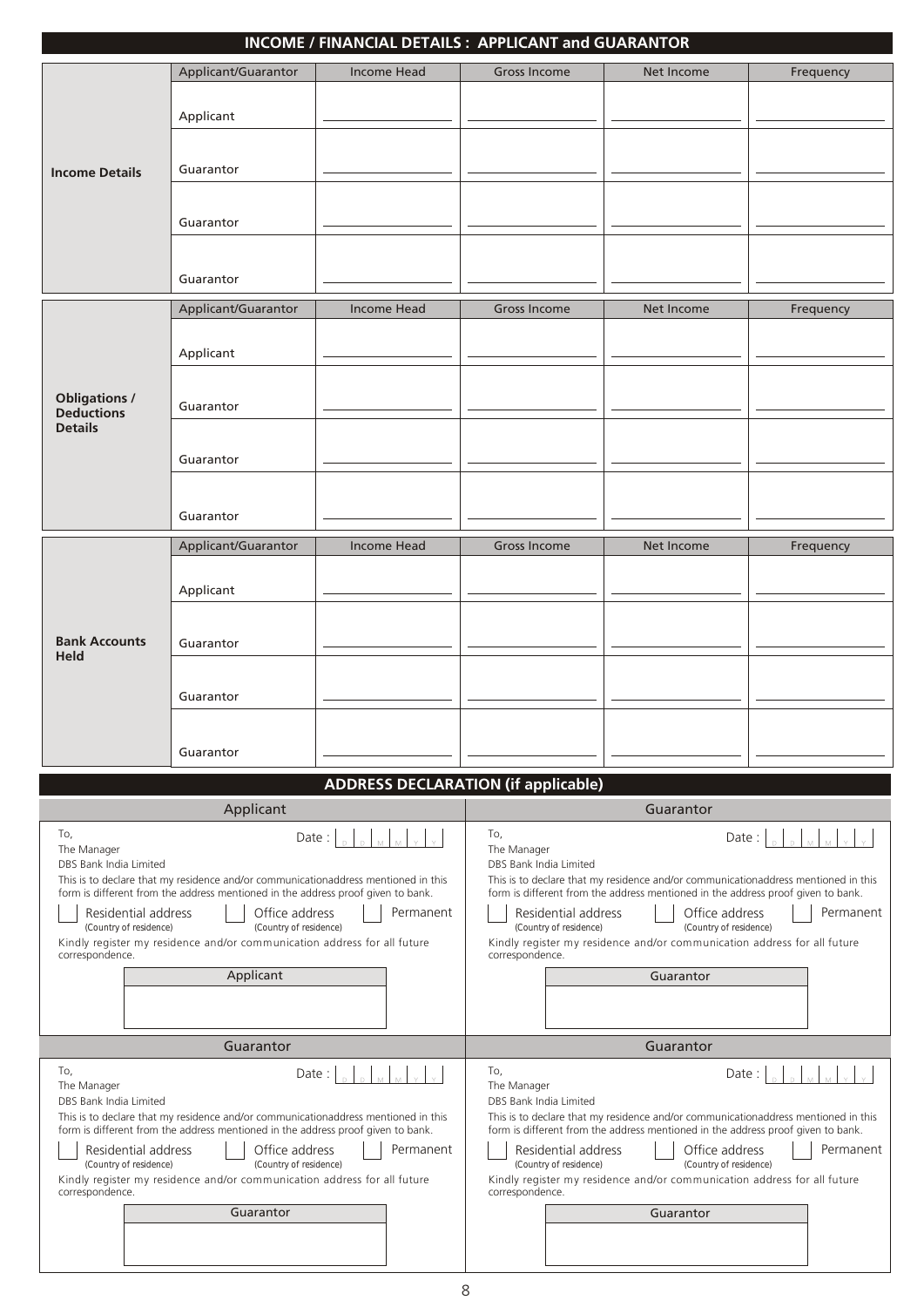| THE PERSON OF INDIAN ORIGIN (PIO) DECLARATION (IF APPLICABLE)                                                                                                                                                                                                                                                                                                                                                 |                           |                                                                |
|---------------------------------------------------------------------------------------------------------------------------------------------------------------------------------------------------------------------------------------------------------------------------------------------------------------------------------------------------------------------------------------------------------------|---------------------------|----------------------------------------------------------------|
| I hereby declare that I am a person of Indian origin and I satisfy one of the following conditions (Please pick the choice applicable to you)                                                                                                                                                                                                                                                                 |                           |                                                                |
| My father / mother / grandfather / grandmother _________________________________<br>I held an Indian passport in the past<br>of India by virtue of the Constitution of India or the Citizenship Act, 1955                                                                                                                                                                                                     | (name) is / was a citizen |                                                                |
| I am the Spouse of an Indian citizen<br>The father / mother / grandfather / grandmother ________________________________<br>was a citizen of India by virtue of the Constitution of India or the Citizenship Act, 1955                                                                                                                                                                                        |                           | (name) of my spouse is /                                       |
|                                                                                                                                                                                                                                                                                                                                                                                                               |                           | Signature                                                      |
| Co-Applicant Name -                                                                                                                                                                                                                                                                                                                                                                                           | Signature                 |                                                                |
|                                                                                                                                                                                                                                                                                                                                                                                                               |                           | Yours faithfully,<br>Bank official / Solicitor / Notary Public |
| <b>SEAFARERS ACCOUNT OPENING DECLARATION (IF APPLICABLE)</b>                                                                                                                                                                                                                                                                                                                                                  |                           |                                                                |
| I hereby declare and confirm that I am a Non - Resident Indian and I am presently / was on contract with<br>(company) registered in<br>NRE/NRO account in my name on the basis of the submitted documents.                                                                                                                                                                                                    |                           | (address of the principal). I request you to open a            |
| I also confirm that I will inform the Bank, in case I do not renew my contract or choose to go on a new contract or I am unable to proceed on a new contract or in any case in the<br>event that my status of Non - Resident Indian is altered. Accordingly, I will have the Non - Resident accounts opened in my name redesignated to Resident / Resident Foreign<br>Currency (RFC) accounts (as applicable) |                           |                                                                |
|                                                                                                                                                                                                                                                                                                                                                                                                               |                           | Date:                                                          |

APPLICABLE ONLY FOR NRI'S

# **CONSENT FOR MARKETING OFFERS (mandatory)**

At DBS we always strive to serve you better. One of our ways is to ensure that you are kept up to date with our latest promotions, as well as any products & services that may be suited to your needs.

Yes, I/We would like to receive from DBS Bank India Limited marketing materials and information through telephone calls, all forms of mobile messaging (including SMS or MMS), fax, email and/or post.

No, I/We do not wish to receive any DBS Bank India Limited marketing materials and information through telephone calls, all forms of mobile messaging (including SMS or MMS), fax, email and/or post. I understand that I/We will not be contacted only on the phone/mobile no.(s) / email id registered in your records.

**Please Note:** If you have opted to receive marketing materials and information from us via, mobile messaging or telephone calls, you will receive, mobile messages or calls from us only<br>if your number is not on the Nationa

Notwithstanding anything written herein above you may receive some communication from us (emails/sms/calls, etc) irrespective of you being on "The Do Not Disturb" list for the following reasons:

- In response to your queries you have made to DBS Bank India Limited in writing or verbally
- Calls made to verify the details furnished by you under any application to DBS Bank India Limited,
- Calls made to conduct credit checks or card misuse related checks in the event of any irregular transaction being observed.
- Calls made to abide by the regulations including for Internet banking passwords / change in static data

## **GENERAL DECLARATION**

- 1. I/We certify that the information provided by me/us in this application form is true, correct and complete in all respects. DBS Bank India Limited ("DBS Bank") is entitled to verify this directly or through any third party. I/We confirm that the attached copies of financials/ Bank Statements/Title/legal documents etc. are submitted by me/us against my/our loan application and certify that these are true copies. I/We undertake to inform DBS Bank immediately of any change in my / our occupation/ employment or any other details furnished in this application, and to provide any other information that DBS Bank may require. I/We further acknowledge the DBS Bank's right to seek any information from any other source in this regard. I/We understand that all of the above-mentioned information shall form the basis of any facility that the DBS Bank may decide to grant to me/us at its sole discretion. I/We confirm that I/We have had no insolvency proceedings against me/us nor have I/We ever been adjudicated insolvent. DBS Bank shall be entitled to reject my/our application without giving any reasons thereof.
- 2. I/We further agree that any facility that may be provided to me/us shall be governed by the rules/norms of the DBS Bank that may be in force from time to time. I/We will be bound by the terms and conditions of the facility/ies that may be granted to me/us. I/We authorize DBS Bank to debit my loan account with DBS Bank for any fees, charges, interest etc as may be applicable. I/We are aware the fees paid by me/us is non-refundable.
- 3. I/We acknowledge that the DBS Bank remains entitled to assign any activities to any third party agency at it's sole discretion. I/We acknowledge the right of the DBS Bank to provide and to seek details of my/our account to third party agencies for the purpose of availing support services of any nature by the Bank, without any specific consent or authorization from me/us. I/We acknowledge that the existence of my account(s) with DBS Bank and details thereof (including details of transactions and any defaults committed by me)., will be recorded with credit information agencies and such information (including processed information) may be shared with other banks/financial institutions and other credit grantors for the purpose of assessing further applications for credit by me/us and/or members of my/our household, and for occasional debt tracing and fraud prevention. I/We accordingly authorize DBS Bank to share information relating to my/our account(s). I/We understand that as precondition, relating to grant of loans/advances / other non funded credit facilities to me/us, DBS requires consent for the disclosure by DBS, of information and data relating to me/us in relation thereto and default if any committed by me/us in discharge thereof.
- 4. I/We hereby undertake and provide my/our consent for sharing my/our details mentioned above with Central KYC Registry. I/We hereby consent to receiving information from Central KYC Registry through SMS/Email.
- 5. I/We acknowledge that I/We have been advised to seek independent legal advice on the legal status of property being purchased.
- 6. I/We agree to receive SMS alerts related to my/our application status even if my / our number is registered with Do Not call Registry and account activity as well as product use messages that the DBS Bank will send, from time to time, on my/our mobile phone as mentioned in this application form.
- 7. I/We understand that DBS Bank reserves the right to retain this application form, and the documents provided herewith, including photographs and will not return the same to us/ me.
- 8. I/We further agree that Recovery and collection of the loan, as well as, enforcement of security and all other disputes whatsoever shall be subject to the exclusive jurisdiction of relevant courts in India, to the exclusion of all other courts
- 9. I/We further agree that all Borrower/Applicant and Co-Borrower(s)/Guarantors shall be jointly and severally liable under the Loan Agreement and all related documents.
- 10. I/ We further agree and confirm that the end use of the loan amount cannot be towards any speculative, anti-social, illegal or unproductive purposes. I/We also agree that end use of the loan amount also cannot be towards purchase of gold in any form, including primary gold, gold bullion, Gold Jewellery, gold coins, units of Gold ETF and units of gold mutual fund.
- 11. I/We further acknowledge that I/We have read, understood and agree with the terms & conditions of/in this Application including the Most Important Terms and Conditions governing the Loan products chosen by me/us.
- 12.I/We have no objection in and give consent to DBS Bank for sharing my/our account details including my/our personal details to DBS Banks branches, affiliates, services providers, agents, contractors, surveyors, agencies, credit bureaus, etc., in or outside India, to enable DBS Bank to provide services under our banking arrangement/agreements including customized solutions and marketing services. I/We state that my/our aforesaid authorisation shall be valid till my/our written communication of withdrawal of my/our consent is acknowledged by DBS Bank. I/We understand and accept the risks involved in sharing personal information including sensitive personal information like bank account details with third party. I/We agree that provision of banking services to me/us could be suspended/discontinued, if I/We withdraw my/our consent. I/We understand that the list of third parties who may get access to my/our sensitive personal information is available on DBS Bank's website and I undertake to keep myself/ourselves updated on the same.

9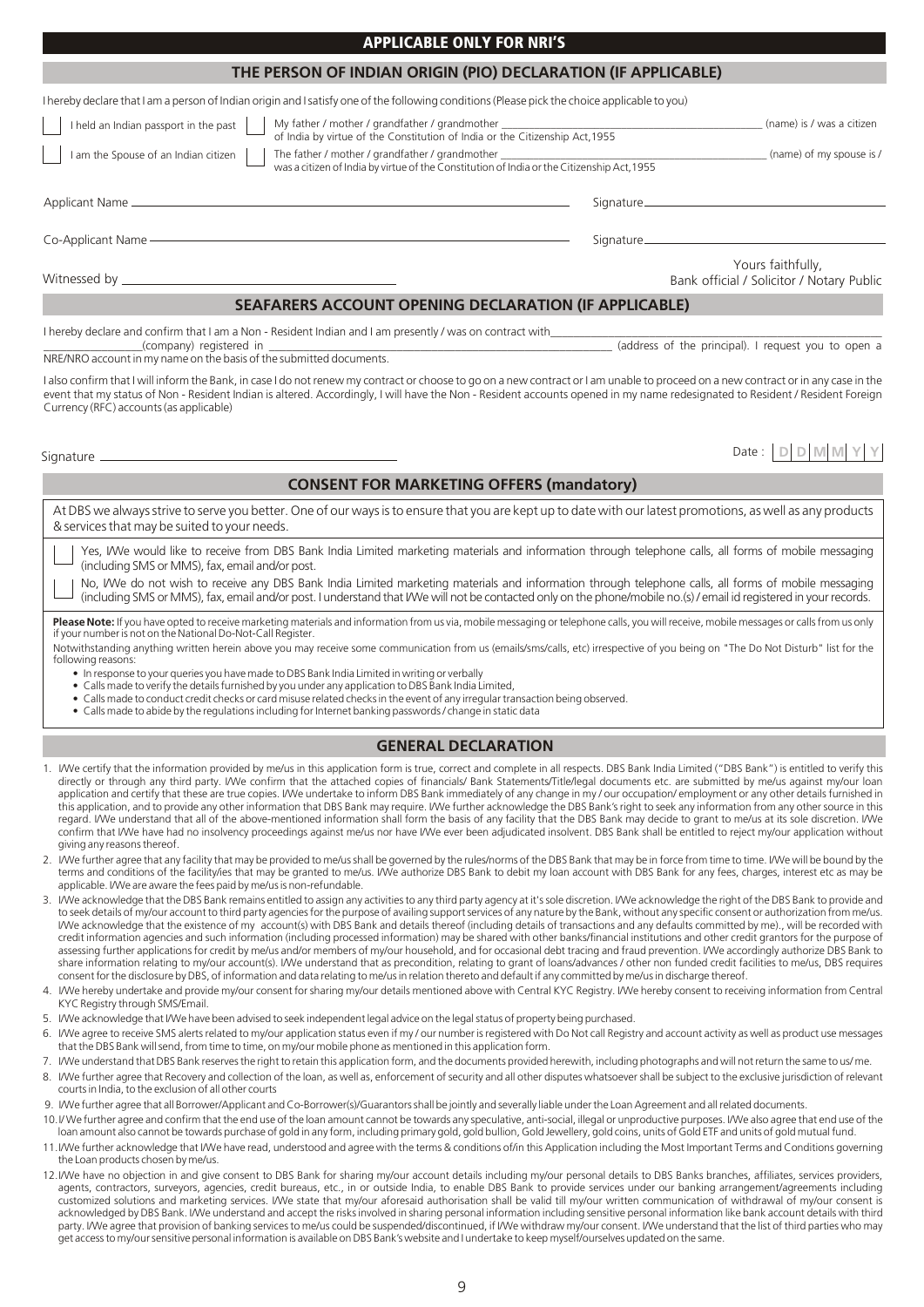- 13. I/We hereby indemnify and shall keep the DBS Bank indemnified from time to time and at all times against all and any act/actions, claims, proceedings, cost, charges, losses (direct or consequential) and expenses which the DBS Bank may suffer or incur or be put to for any reason whatsoever by reason of the DBS Bank having acted on the fax, message sent by me/us.
- 14.I/We agree that at our request DBS Bank shall send me/us the monthly/quarterly statement(s) of accounts via e-mail, to the e-mail address specified by me/us. I/We understand that Internet transmission lines are not encrypted and that e-mail is not a secure means of transmission. I/We acknowledge the risk of possible unauthorised alteration of data and/or unauthorised usage thereof to whatsoever purposes. I/We agree to exempt Bank from any and all responsibility/liability arising from such misuse and agree not to hold the Bank responsible for any such misuse and further agree to hold Bank free and harmless from all losses, costs, damages, expenses that may be suffered by me/us due to any errors, delays or problems in transmission or unauthorised/illegal interception, alteration, manipulation of electronic data or otherwise caused by using e-mail as a means of transmission.

In case of NRI/PIO:

- 1. I/We undertake and declare that I/We will comply with the Foreign Exchange Management Act,1999 (FEMA) and the applicable rules, regulations, notifications, directions or orders made thereunder andany amendmentsthereof. I/We undertake to intimate DBSBank before proceeding overseason permanentemployment and/oremigrating and/orchanging my/our nationality.
- 2. I/We further agree that Home Loan for Non-Resident Indians (NRIs) and Persons of Indian Origin (PIOs) is being made available by DBS Bank solely for the purchase of residential properties in India. Any misinterpretation by the applicant of his or her NRI / PIO status may result in rejection of the loan application and/or further may entail prosecution under Indian laws (including, but not limited to Foreign Exchange Management Act of 1999).
- 3. I/We further agree that NRI/PIO Applicants are required to nominate a Co-Applicant in India. The Co-Applicant shall be the Co-Borrower/Guarantor to/on the loan and shall be directly liable and responsible for repayment of the entire Loan, in the event of default by the primary applicant.
- 4. I/We further agree that NRI/PIO Applicants/Co-applicants may make repayments to the Loan Account must be made from an NRE /NRO Account or any other means as permitted from time to time by the Reserve Bank of India.

#### **In case of Resident Individual Account Opening:**

I/We am/are the beneficial owner(s) & ultimately own or have effective control of the above account.

I/We wish to open the above stated account and confirm having read and understood the terms and conditions governing accounts/deposits linked to my/our Account and hereby agree to be bound by the terms and conditions and amendments governing the accounts or changes thereof and further amendments made by DBS Bank from time to time.

I/We declare and confirm that I/We have read and understood the terms and conditions, Tariff schedules available on the website of DBS Bank related to the DBS Bank's all products and services, but not limited to the DBS Bank's tariff regarding the operation/conduct of the accounts/deposits and pertaining to general banking, phone banking, ATM/Debit Cards, Doorstep Banking, Mobile banking, Internet Banking and Electronic Banking facilities (collectively referred to as "the said banking facilities") and agree to be bound and abide by them/any other rules that may be in force from time to time. I/We are aware of Charges/fees applicable for the said banking facilities. I/We hereby agree to be bound by the revised charges/tariff applicable from time to time available on the DBS Bank website for the said all banking facilities. The terms and conditions for the said banking facilities will be in addition and not in derogation of the terms and conditions relating to the conduct of the my/our Account(s). The copy of terms and conditions is available on the DBS Bank's website www.lvbank.com and is also available at the DBS Bank's branch in India.

I/We undertake to strictly operate and use the Account(s) and said banking facilities in accordance with exchange control regulations as laid down by Reserve Bank of India (RBI) or any other authority from time to time. In the event of any failure on our part to comply with all or any of the guidelines/rule/law laid down by RBI, the Bank, Government of India, or any other duly constituted body or authority, we agree to forfeit all rights to the account and the said banking facilities and further agree to be debarred from holding/operating and using the Account(s) and/or the said banking facilities. In the event of any default or breach committed by me/us of any of the aforesaid provision, guidelines, rules, indemnity, terms and conditions, or any law or statute, I/We shall indemnify the Bank for any loss or damage that may be caused to it. DBS Bank may adopt such action as it deems fit on the happening of such event.

I/We hereby expressly authorise DBS Bank to disclose at any time and for any purpose any information whatsoever relating to my/our particulars, account, deposit, transactions or dealings with the DBS Bank to any court of competent jurisdiction, quasi judiciary authority, Law Enforcement Agency, Relevant Wing Of State Government, RBI, Income Tax Authorities, Statutory Authorities, Financial Institutions, Credit Bureaus / Agents / Vendors or any Company which is an affiliate or associate or subsidiary or group company of the Bank.

I/We undertake to inform DBS Bank of any change in my/our domicile status. I/We hereby declare that I am/we are Non Resident Indian(s) of Indian origin. I/We further confirm that myself/ourselves/parents/grandparents was/were citizens of India by virtue of constitution of India or Citizenship Act 1955 (57 of 1955). I/We hereby declare that I am /We are Non Resident Indian(s) ("NRI") as defined under the Foreign Exchange Management Act, 1999, and the Rules and Regulations made there under (hereinafter referred to as "FEMA").

I/We understand that the above account will be opened on the basis of the statements/declarations made by me/us and I/we also agree that if any of the statements/declarations made herein is found to be not correct or false in material particulars, the DBS Bank is not bound to pay any interest on any deposit made by me/us and the Bank may close the account immediately without reference to me/us.

I/We confirm that the Non-Resident accounts (NRE/NRO and FCNR) opened with the DBS Bank shall be operated and maintained for the purpose of conducting bona fide transactions in Rupees and permissible currencies (as may be designated by Reserve Bank from time to time) in accordance with the provisions of the Foreign Exchange Management Act, 1999 ('Act') and the rules and regulations made there under and that such opening, operation and maintenance shall not in any manner contravene or violate the provisions of the Act and the rules and regulations made there under.

I/We understand, it is my/our responsibility to comply with tax laws and accordingly I/We would comply with the worldwide tax reporting and filing obligation as applicable. I/We understand that NRE Accounts/NRE Fixed Deposits/ FCNR (B) accounts/deposits held jointly with resident close relative (relative as defined in Section 6 of the Companies Act, 1956) can be operated only on 'Former or Survivor' basis. For the purpose of and in the course of providing services/ certain services, the DBS Bank is/may be required to engage the services of specialised another service providers / agents. I/We confirm and agree that the Bank may furnish any information regarding my/our account/deposits to these service providers /agents.

I/We understand that the sole/ first deposit holder will be regarded as the beneficial owner of the fixed deposit and considered as payee for the payment of interest on the fixed deposit and repayment of principal either on maturity or prematurely. The sole/first deposit holder will be regarded as the beneficial owner for the purpose of deduction of tax at source as required under the Income Tax Act, 1961 from the interest of such fixed deposit. In the absence of any maturity disposal instructions, the fixed deposit will be rolled over for the above-mentioned tenure at prevailing rates. The currency of the deposit will be any of the below: (1) The original currency if no forwards are booked (2) If a forward is booked final currency after settlement of the forward.

I/We shallensure that only permissible credits and debits (as defined by Reserve Bank of India) from time to time are madeinto my/our NRO/NRE/FCNR (B) Accounts maintained with DBS Bank.

#### **In case of Non-Resident Ordinary Account:**

I/We undertake that in case of debits to the NRO account for the purpose of investment in India, and credits representing sale proceeds of investments, I/we will ensure that such investments /disinvestments will be in accordance with the regulations made by the Reserve Bank of India in this regard

I/We would confirm that all debits to my/our accounts for the purpose of investment in India and credits representing sale proceeds of investments in India are covered either by general or special permission of RBI.

I/We confirm that upon opening and operating my/our NRO account, I/we shall not make available to any person resident in India, foreign currency against reimbursement in Rupees or in any other manner in India

I/We understand that NRO accounts may be held jointly with residents and non – residents Indians.

I/We hereby declare that all foreign exchange transactions as may be entrusted by us to the DBS Bank or entered into from time to time do not involve and are not designed for the purpose of any contravention or evasion of the provisions of the aforesaid act or of any rule, regulation, notification, direction, or order made . I/We also hereby agree to undertake to give such information/document that will reasonably satisfy you about the transaction in terms of the above declaration. I/We also understand that if I/We refuse to comply with any such requirement or (make only unsatisfactory compliant therewith) the DBS Bank shall refuse in writing to undertake the transaction and shall if it has reason to believe that any contravention/evasion is contemplated by me/us, report the matter to RBI.

I/We areaware thatany personresident outsidelndia (otherthan aperson residentin Nepaland Bhutan) may openNRO account with anauthorised dealer for the purpose of putting through bona fide transactions in rupees not involving any violation of the provisions of any act, rules and regulations made there under.

I/We are aware that the principal of deposits in NRO accounts is non-repatriable, however current income and interest earnings is repatriable.

I/We are aware that NRO account can be opened by a foreign national of non-Indian origin visiting India, with funds remitted from outside India through banking channel or by sale of foreign exchange brought by me/us to India. I/We further confirm that the account will be closed by me/us on leaving India or within a period not exceeding six months whichever is earlier. The balance in the NRO account may be converted by the Authorised Dealer bank into foreign currency for payment to the account holder at the time of his departure from India provided the account has been maintained for a period not exceeding six months and the account has not been credited with any local funds, other than interest accrued thereon. In case the account has been maintained for a period more than six month, applications for repatriation of balance will have to be made by the account holder concerned on plain paper to the Regional Office concerned of the Reserve Bank.

I/We shall ensure that only permissible credits (as defined by Reserve Bank of India) from time to time are made into my/our NRO account maintained with the Bank. I/We hereby confirm that I/We have read and understood the rules, regulations, and guidelines as issued by RBI from time to time pertaining to the credits in the NRO account.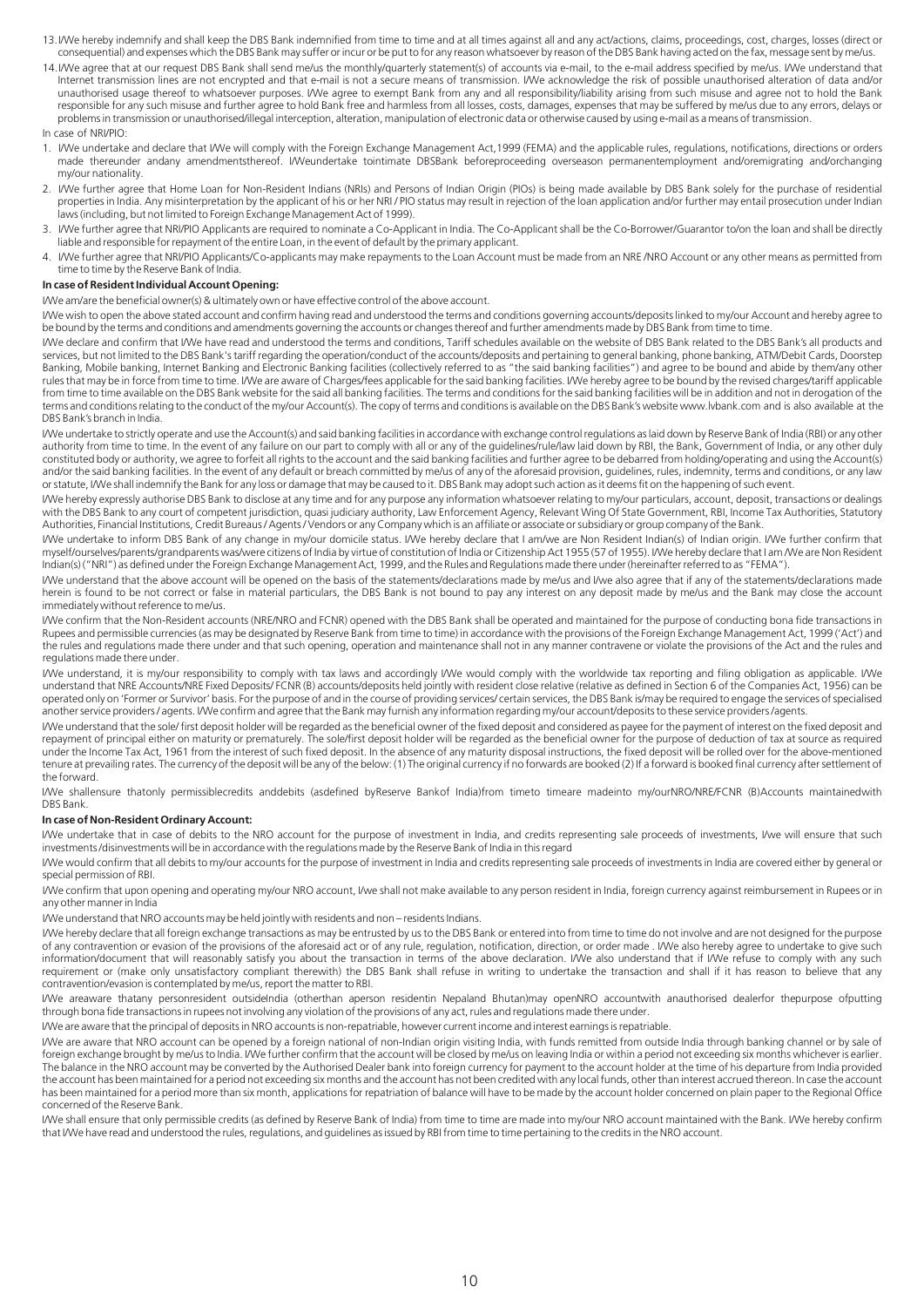# **AUTHORITY TO SEND STATEMENTS AND ADVICES THROUGH EMAIL**

I/We hereby authorise DBS Bank India Limited ("DBS Bank") to send the statement of accounts/advices and all other documents /communication pertaining to all my/our accounts held with the DBS Bank, including any documents in respect of any new accounts / relationship that we may open in future, to my/our registered e-mail ID as mentioned in contact details.

I/We understand that the default email communication is set to the aforesaid primary holder's email ID, unless explicitly requested by us otherwise. Any addition/ deletion of email IDs mentioned above will be communicated to DBS Bank in writing signed by the persons authorised to give instruction in accordance with the account mandate. All the terms and conditions set out herein shall be applicable to such additions/ changes. I/We am/are aware that email is not a secure or error-free medium of communication and I/We am/are aware of the possible risks involved in connection with the transmission of information via email. We accept and acknowledge that DBS Bank does not accept liability for any errors or omissions in the content of the email messages and its attachments. I/We undertake to keep DBS Bank indemnified at all times against, and to save you harmless from all actions, proceedings, claims, loss, damage, costs and expenses including consequential losses/damages which may be brought against DBS Bank and which shall have arisen either directly or indirectly out of or in connection with DBS Bank sending the details mentioned above to us through email.

|                                                                                                             |                       | Applicant<br>Signature across<br>Photograph |            |                       |            | Guarantor<br>Signature across<br>Photograph |            |
|-------------------------------------------------------------------------------------------------------------|-----------------------|---------------------------------------------|------------|-----------------------|------------|---------------------------------------------|------------|
|                                                                                                             |                       | Signature*                                  |            |                       |            | Signature*                                  |            |
|                                                                                                             |                       | Applicant Name                              |            |                       |            | Guarantor Name                              |            |
|                                                                                                             |                       | Guarantor<br>Signature across<br>Photograph |            |                       |            | Guarantor<br>Signature across<br>Photograph |            |
|                                                                                                             |                       | Signature*                                  |            |                       |            | Signature*                                  |            |
|                                                                                                             |                       | Guarantor Name                              |            |                       |            | Guarantor Name                              |            |
| *Note: Non Individual Applicant to affix stamp<br>Signed in the Presence of<br>RM Signature : _<br>DST Name |                       |                                             | RM Name: _ |                       |            | RM Code: _<br>DST Code: _                   |            |
| Channel of sourcing and Code _<br>Referral Name                                                             |                       |                                             |            |                       |            |                                             |            |
| Branch walk-in                                                                                              |                       | Cross border referral                       |            | DBS internet web page |            |                                             |            |
| IBG RM referral                                                                                             |                       | Member get Member                           |            | Staff referral        |            | Others .                                    |            |
| Signature*                                                                                                  |                       | Signature*                                  |            |                       | Signature* |                                             | Signature* |
| Applicant Name                                                                                              | <b>Guarantor Name</b> |                                             |            | Guarantor Name        |            | <b>Guarantor Name</b>                       |            |

Signed \*Note:

 $Chanr$ Referr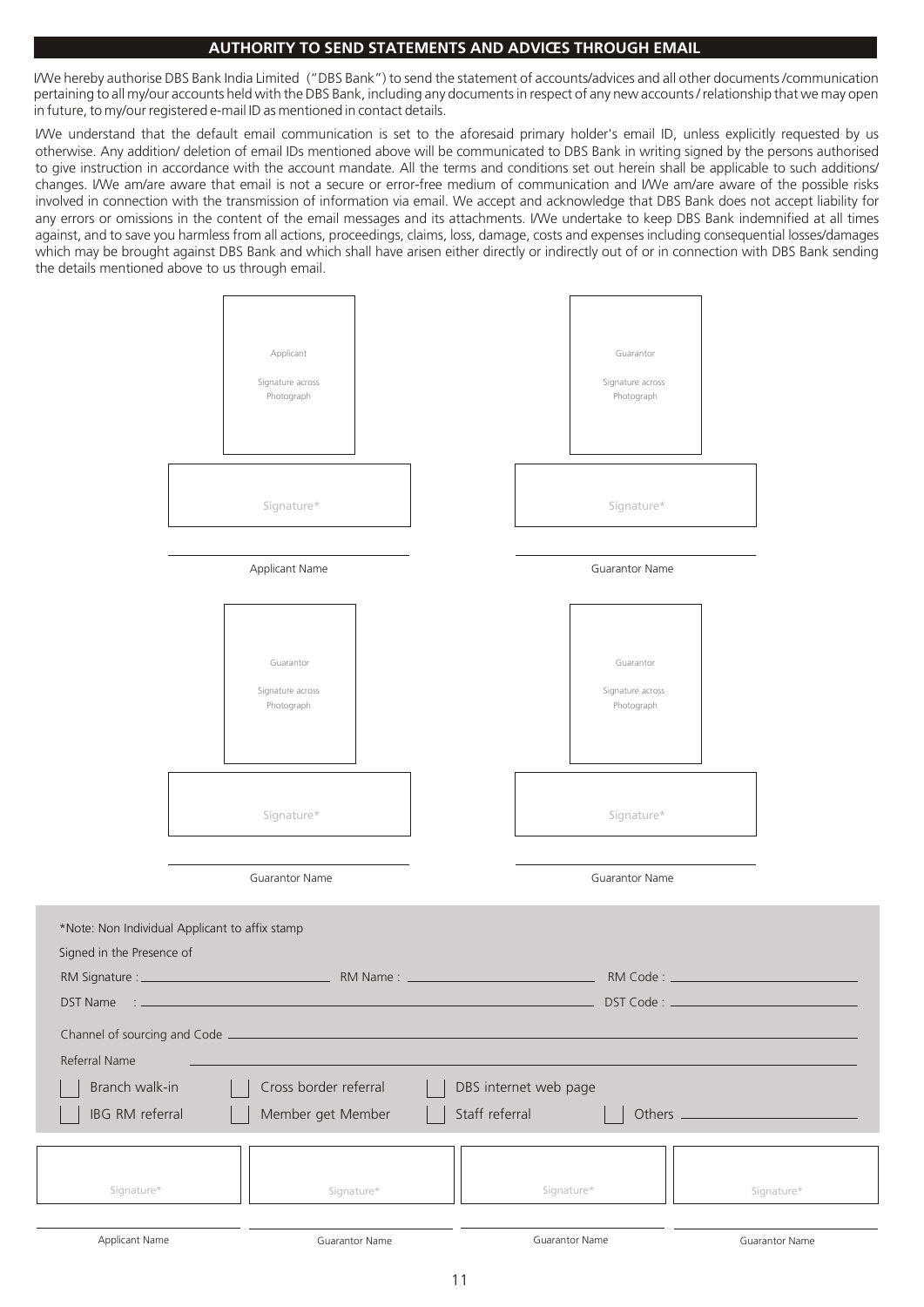|                                                                                                                                                                                                                                                                                                                                                                                                                                                                                                                                                                                                                                                                                                                                                                                                                                                                                                                                                                                                                                                                                                         | SELF CERTIFICATION ON USA CITIZENSHIP/ TAX RESIDENCY STATUS AND COMMON REPORTING STANDARD*<br><b>INDIVIDUALS ONLY</b>                                                                                                                                                                                                                                                                                                                                                                                                                                                                                                                                                                                                                                                                                                                                                                                                                                                                                                                                                                                                                                                                      |  |  |  |
|---------------------------------------------------------------------------------------------------------------------------------------------------------------------------------------------------------------------------------------------------------------------------------------------------------------------------------------------------------------------------------------------------------------------------------------------------------------------------------------------------------------------------------------------------------------------------------------------------------------------------------------------------------------------------------------------------------------------------------------------------------------------------------------------------------------------------------------------------------------------------------------------------------------------------------------------------------------------------------------------------------------------------------------------------------------------------------------------------------|--------------------------------------------------------------------------------------------------------------------------------------------------------------------------------------------------------------------------------------------------------------------------------------------------------------------------------------------------------------------------------------------------------------------------------------------------------------------------------------------------------------------------------------------------------------------------------------------------------------------------------------------------------------------------------------------------------------------------------------------------------------------------------------------------------------------------------------------------------------------------------------------------------------------------------------------------------------------------------------------------------------------------------------------------------------------------------------------------------------------------------------------------------------------------------------------|--|--|--|
| <b>Applicant</b>                                                                                                                                                                                                                                                                                                                                                                                                                                                                                                                                                                                                                                                                                                                                                                                                                                                                                                                                                                                                                                                                                        | <b>Guarantor</b>                                                                                                                                                                                                                                                                                                                                                                                                                                                                                                                                                                                                                                                                                                                                                                                                                                                                                                                                                                                                                                                                                                                                                                           |  |  |  |
| Tax Residency Status - USA (Please tick [√] one of the boxes only)<br>For US federal income tax purposes, I represent and warrant that:                                                                                                                                                                                                                                                                                                                                                                                                                                                                                                                                                                                                                                                                                                                                                                                                                                                                                                                                                                 | Tax Residency Status - USA (Please tick $[\angle]$ one of the boxes only)<br>For US federal income tax purposes, I represent and warrant that:                                                                                                                                                                                                                                                                                                                                                                                                                                                                                                                                                                                                                                                                                                                                                                                                                                                                                                                                                                                                                                             |  |  |  |
| I am not a US person <sup>1</sup> / Tax Resident <sup>2</sup> / Green Card Holder.<br>Please provide one of the following documents:<br>• copy of non-US passport; or • non-US government issued identification.<br>Additionally, if you were born in the US, please provide:<br>• copy of certificate of loss of nationality of the US; or<br>• reasonable explanation that you do not have such a certificate:                                                                                                                                                                                                                                                                                                                                                                                                                                                                                                                                                                                                                                                                                        | I am not a US person <sup>1</sup> / Tax Resident <sup>2</sup> / Green Card Holder.<br>Please provide one of the following documents:<br>• copy of non-US passport; or • non-US government issued identification.<br>Additionally, if you were born in the US, please provide:<br>• copy of certificate of loss of nationality of the US; or<br>• reasonable explanation that you do not have such a certificate:                                                                                                                                                                                                                                                                                                                                                                                                                                                                                                                                                                                                                                                                                                                                                                           |  |  |  |
| I am a US person <sup>1</sup> / Tax Resident <sup>2</sup> / Green Card Holder.<br>Please provide your US Taxpayer Identification Number (TIN) <sup>3</sup> or Social<br>Security Number (SSN).                                                                                                                                                                                                                                                                                                                                                                                                                                                                                                                                                                                                                                                                                                                                                                                                                                                                                                          | I am a US person <sup>1</sup> / Tax Resident <sup>2</sup> / Green Card Holder.<br>Please provide your US Taxpayer Identification Number (TIN) <sup>3</sup> or Social<br>Security Number (SSN).                                                                                                                                                                                                                                                                                                                                                                                                                                                                                                                                                                                                                                                                                                                                                                                                                                                                                                                                                                                             |  |  |  |
| I confirm that I am no longer a US person <sup>1</sup><br>Please provide one of the following documents:<br>• copy of non-US passport; or<br>one of the following:<br>a) copy of certificate of loss of nationality of the US; or<br>b) $1-407$ Form: or<br>c) reasonable explanation that you do not have such a certificate:                                                                                                                                                                                                                                                                                                                                                                                                                                                                                                                                                                                                                                                                                                                                                                          | I confirm that I am no longer a US person <sup>1</sup><br>Please provide one of the following documents:<br>• copy of non-US passport; or<br>• one of the following:<br>a) copy of certificate of loss of nationality of the US; or<br>b) $1-407$ Form: or<br>c) reasonable explanation that you do not have such a certificate:                                                                                                                                                                                                                                                                                                                                                                                                                                                                                                                                                                                                                                                                                                                                                                                                                                                           |  |  |  |
| TAX RESIDENCY STATUS - INDIA AND COUNTRIES OTHER THAN USA                                                                                                                                                                                                                                                                                                                                                                                                                                                                                                                                                                                                                                                                                                                                                                                                                                                                                                                                                                                                                                               |                                                                                                                                                                                                                                                                                                                                                                                                                                                                                                                                                                                                                                                                                                                                                                                                                                                                                                                                                                                                                                                                                                                                                                                            |  |  |  |
| I am a Tax Resident <sup>2</sup> of India.<br>$\vert$ 1 am a Tax Resident <sup>2</sup> of a country other than India and USA.<br>I am a Tax Resident <sup>2</sup> of India and<br>(please specify)                                                                                                                                                                                                                                                                                                                                                                                                                                                                                                                                                                                                                                                                                                                                                                                                                                                                                                      | I am a Tax Resident <sup>2</sup> of India.<br>I am a Tax Resident <sup>2</sup> of a country other than India and USA.<br>I am a Tax Resident <sup>2</sup> of India and<br>(please specify)                                                                                                                                                                                                                                                                                                                                                                                                                                                                                                                                                                                                                                                                                                                                                                                                                                                                                                                                                                                                 |  |  |  |
| Please provide one of the following documents:<br>passport copy; or                                                                                                                                                                                                                                                                                                                                                                                                                                                                                                                                                                                                                                                                                                                                                                                                                                                                                                                                                                                                                                     | Government issued identification  Please provide one of the following documents:<br>passport copy; or   Government issued identification                                                                                                                                                                                                                                                                                                                                                                                                                                                                                                                                                                                                                                                                                                                                                                                                                                                                                                                                                                                                                                                   |  |  |  |
| Tax Identification Number (TIN) <sup>3</sup> or equivalent<br>Country of Tax Residency <sup>2</sup><br>If no TIN Available, enter Reason* &<br>explanation B                                                                                                                                                                                                                                                                                                                                                                                                                                                                                                                                                                                                                                                                                                                                                                                                                                                                                                                                            | Tax Identification Number (TIN) <sup>3</sup> or equivalent<br>Country of Tax Residency <sup>2</sup><br>If no TIN Available, enter Reason* &<br>explanation B                                                                                                                                                                                                                                                                                                                                                                                                                                                                                                                                                                                                                                                                                                                                                                                                                                                                                                                                                                                                                               |  |  |  |
| B <br>$\mathsf{A}$<br>C                                                                                                                                                                                                                                                                                                                                                                                                                                                                                                                                                                                                                                                                                                                                                                                                                                                                                                                                                                                                                                                                                 | B <br>$\mathsf{A}$<br>$\overline{C}$                                                                                                                                                                                                                                                                                                                                                                                                                                                                                                                                                                                                                                                                                                                                                                                                                                                                                                                                                                                                                                                                                                                                                       |  |  |  |
| Iв.<br>$\mathsf{A}$<br>C                                                                                                                                                                                                                                                                                                                                                                                                                                                                                                                                                                                                                                                                                                                                                                                                                                                                                                                                                                                                                                                                                | B <br>C                                                                                                                                                                                                                                                                                                                                                                                                                                                                                                                                                                                                                                                                                                                                                                                                                                                                                                                                                                                                                                                                                                                                                                                    |  |  |  |
| B                                                                                                                                                                                                                                                                                                                                                                                                                                                                                                                                                                                                                                                                                                                                                                                                                                                                                                                                                                                                                                                                                                       | .                                                                                                                                                                                                                                                                                                                                                                                                                                                                                                                                                                                                                                                                                                                                                                                                                                                                                                                                                                                                                                                                                                                                                                                          |  |  |  |
| *Reasons: A - I am resident of a country/jurisdiction which does not issue TIN to its residents.<br>B - I am otherwise unable to obtain a TIN or equivalent number (Please explain why you are unable to obtain a TIN in the above table if you have selected this reason).<br>C - TIN is not required. (Note: To be selected only if the domestic law of the relevant jurisdiction does not require the collection of the TIN issued by such jurisdiction).<br>If your country/jurisdiction of tax residence did not include the country of your residential address, please tick the following box as confirmation:<br>I am not a tax resident of the country(ies) where I am residing. By checking this box, I also confirm that I am not a tax resident of any countries other than those I have declared above.<br>In the absence of the above confirmation, DBS Bank India Limited may have to disclose your account information to tax authority based on your information held in our records. In addition, you<br>may not be able to open additional accounts or purchase investments with us. |                                                                                                                                                                                                                                                                                                                                                                                                                                                                                                                                                                                                                                                                                                                                                                                                                                                                                                                                                                                                                                                                                                                                                                                            |  |  |  |
|                                                                                                                                                                                                                                                                                                                                                                                                                                                                                                                                                                                                                                                                                                                                                                                                                                                                                                                                                                                                                                                                                                         | <b>NOTES</b>                                                                                                                                                                                                                                                                                                                                                                                                                                                                                                                                                                                                                                                                                                                                                                                                                                                                                                                                                                                                                                                                                                                                                                               |  |  |  |
| 'substantial presence test'); US corporations, partnerships, estates and trusts; Any other person that is not a foreign (i.e. non-US) person (as defined under US federal tax law).<br>more information on tax residence, please consult your tax adviser or the information at the OECD automatic exchange of information portal mentioned above.                                                                                                                                                                                                                                                                                                                                                                                                                                                                                                                                                                                                                                                                                                                                                      | a) 'Definition of "US person": A citizen or permanent resident of the United States (e.g. US Green Card holder or someone who meets the requirements to be considered a resident under the<br>b) <sup>2</sup> Definition of "Tax Resident" Each jurisdiction has its own rules for defining tax residence, and jurisdictions have provided information on how to determine if you are resident in the jurisdiction<br>on the following website: http://www.oecd.org/tax/automatic-exchange/crs-implementation-and-assistance/tax-residency/#d.en.347760\ In general, you will find that tax residence is the<br>country/jurisdiction in which you live. Special circumstances may cause you to be resident elsewhere or resident in more than one country/jurisdiction at the same time (dual residency). For<br>c) <sup>3</sup> A TIN is a unique combination of letters or numbers assigned by a jurisdiction to an individual & and is used to identify the individual for the purpose of administering tax laws of such jurisdiction.                                                                                                                                                  |  |  |  |
| regulations.<br>2.<br>provide supporting documents if required.<br>3.<br>provided for the purpose of complying with applicable laws and regulations.<br>4.<br>the purposes of this certification.                                                                                                                                                                                                                                                                                                                                                                                                                                                                                                                                                                                                                                                                                                                                                                                                                                                                                                       | 1. I agree that DBS Bank India Limited ("DBS Bank") may disclose and transfer to its branches, subsidiaries, affiliates or representative offices located in any jurisdiction the information<br>contained in this form, and any information relating to my accounts and products with DBS Bank India Limited, in connection with or to facilitate their compliance with applicable laws and<br>I certify that the information above is true, accurate and complete. If any information changes, I shall immediately inform DBS Bank India Limited within 30 calendar days of the change, and<br>I consent to DBS Bank India Limited collecting, using and disclosing information (including disclosing information to any Singapore or other government authority or agency) that I have<br>For parent/quardian/trustee/authorised representative signing on behalf of the Account Holder named above: I warrant that I have the legal right to sign this certification and either have<br>obtained the Account Holder's consent or have the right to consent on his/her behalf to such collection, use, disclosure and processing of his/her personal data by DBS Bank India Limited for |  |  |  |
| <b>Applicant Signature</b>                                                                                                                                                                                                                                                                                                                                                                                                                                                                                                                                                                                                                                                                                                                                                                                                                                                                                                                                                                                                                                                                              | <b>Guarantor Signature</b>                                                                                                                                                                                                                                                                                                                                                                                                                                                                                                                                                                                                                                                                                                                                                                                                                                                                                                                                                                                                                                                                                                                                                                 |  |  |  |
| 1) Please sign as per Bank's records.<br>2) Thumbprints must be affixed in the presence of a bank staff.<br>3) If you are signing this form on behalf of a person per clause 4 above, please provide your name and NRIC/Passport number next to your signature/thumbprint.                                                                                                                                                                                                                                                                                                                                                                                                                                                                                                                                                                                                                                                                                                                                                                                                                              | Date:                                                                                                                                                                                                                                                                                                                                                                                                                                                                                                                                                                                                                                                                                                                                                                                                                                                                                                                                                                                                                                                                                                                                                                                      |  |  |  |

| *Denotes mandatory field |
|--------------------------|
|--------------------------|

*Refer to page 13 for bank verification details*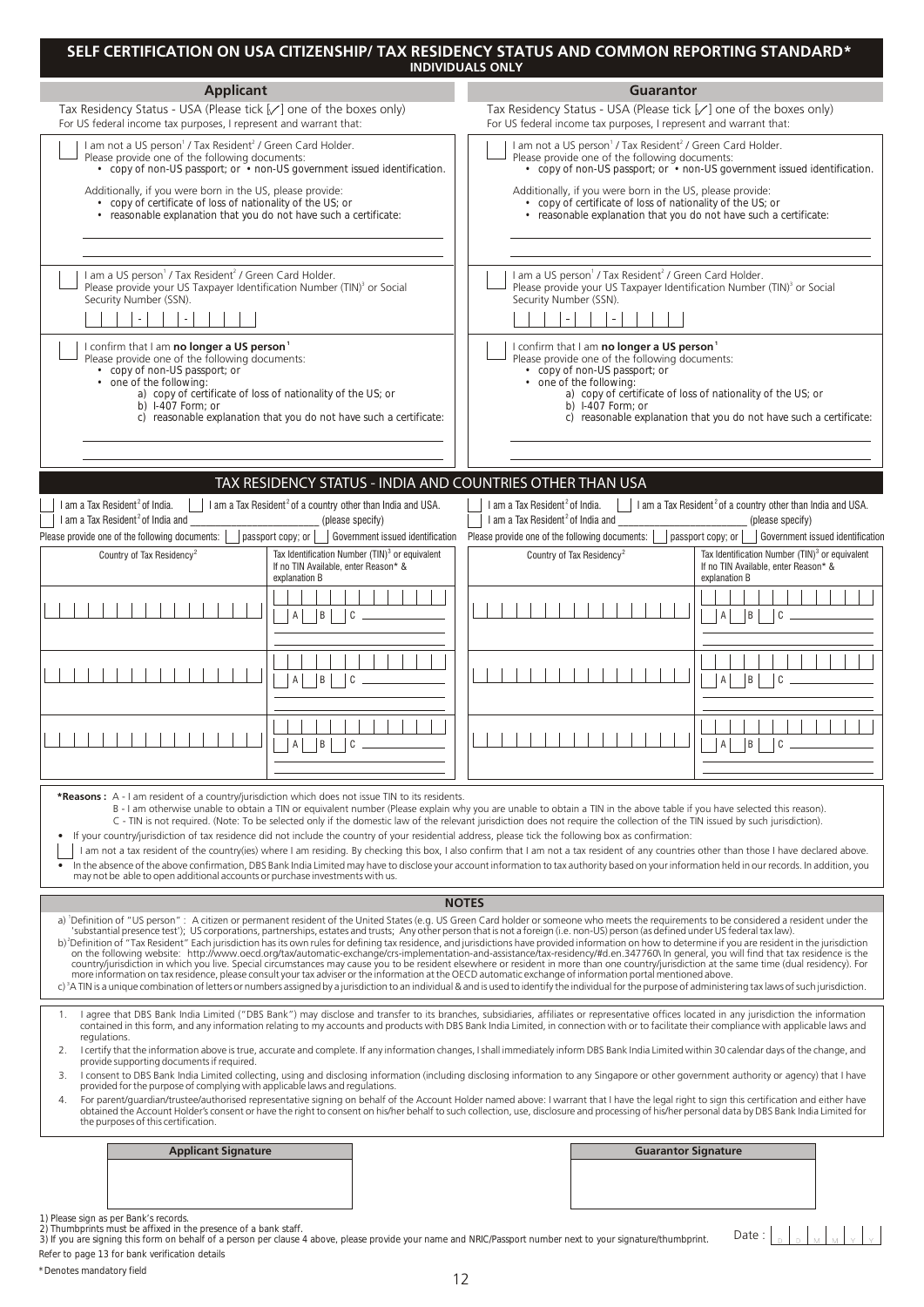|                                                                                                                                                                                                                                                                                                                                                                                                                                                                                                                                                                                                                                                                                                                                                                                                                                                                                                                                                                                                                                                                                                         | SELF CERTIFICATION ON USA CITIZENSHIP/ TAX RESIDENCY STATUS AND COMMON REPORTING STANDARD*<br><b>INDIVIDUALS ONLY</b>                                                                                                                                                                                                                                                                                                                                                                                                                                                                                                                                                                                                                                                                                                                                                                                                                                                                                                                                                                                                                                                                   |  |  |  |
|---------------------------------------------------------------------------------------------------------------------------------------------------------------------------------------------------------------------------------------------------------------------------------------------------------------------------------------------------------------------------------------------------------------------------------------------------------------------------------------------------------------------------------------------------------------------------------------------------------------------------------------------------------------------------------------------------------------------------------------------------------------------------------------------------------------------------------------------------------------------------------------------------------------------------------------------------------------------------------------------------------------------------------------------------------------------------------------------------------|-----------------------------------------------------------------------------------------------------------------------------------------------------------------------------------------------------------------------------------------------------------------------------------------------------------------------------------------------------------------------------------------------------------------------------------------------------------------------------------------------------------------------------------------------------------------------------------------------------------------------------------------------------------------------------------------------------------------------------------------------------------------------------------------------------------------------------------------------------------------------------------------------------------------------------------------------------------------------------------------------------------------------------------------------------------------------------------------------------------------------------------------------------------------------------------------|--|--|--|
| <b>Guarantor</b>                                                                                                                                                                                                                                                                                                                                                                                                                                                                                                                                                                                                                                                                                                                                                                                                                                                                                                                                                                                                                                                                                        | <b>Guarantor</b>                                                                                                                                                                                                                                                                                                                                                                                                                                                                                                                                                                                                                                                                                                                                                                                                                                                                                                                                                                                                                                                                                                                                                                        |  |  |  |
| Tax Residency Status - USA (Please tick [√] one of the boxes only)<br>For US federal income tax purposes, I represent and warrant that:                                                                                                                                                                                                                                                                                                                                                                                                                                                                                                                                                                                                                                                                                                                                                                                                                                                                                                                                                                 | Tax Residency Status - USA (Please tick $[\angle]$ one of the boxes only)                                                                                                                                                                                                                                                                                                                                                                                                                                                                                                                                                                                                                                                                                                                                                                                                                                                                                                                                                                                                                                                                                                               |  |  |  |
| I am not a US person <sup>1</sup> / Tax Resident <sup>2</sup> / Green Card Holder.<br>Please provide one of the following documents:<br>• copy of non-US passport; or • non-US government issued identification.<br>Additionally, if you were born in the US, please provide:<br>• copy of certificate of loss of nationality of the US; or<br>• reasonable explanation that you do not have such a certificate:                                                                                                                                                                                                                                                                                                                                                                                                                                                                                                                                                                                                                                                                                        | For US federal income tax purposes, I represent and warrant that:<br>I am not a US person <sup>1</sup> / Tax Resident <sup>2</sup> / Green Card Holder.<br>Please provide one of the following documents:<br>• copy of non-US passport; or • non-US government issued identification.<br>Additionally, if you were born in the US, please provide:<br>• copy of certificate of loss of nationality of the US; or<br>• reasonable explanation that you do not have such a certificate:                                                                                                                                                                                                                                                                                                                                                                                                                                                                                                                                                                                                                                                                                                   |  |  |  |
| I am a US person <sup>1</sup> / Tax Resident <sup>2</sup> / Green Card Holder.<br>Please provide your US Taxpayer Identification Number (TIN) <sup>3</sup> or Social<br>Security Number (SSN).                                                                                                                                                                                                                                                                                                                                                                                                                                                                                                                                                                                                                                                                                                                                                                                                                                                                                                          | I am a US person <sup>1</sup> / Tax Resident <sup>2</sup> / Green Card Holder.<br>Please provide your US Taxpayer Identification Number (TIN) <sup>3</sup> or Social<br>Security Number (SSN).<br>$\blacksquare$                                                                                                                                                                                                                                                                                                                                                                                                                                                                                                                                                                                                                                                                                                                                                                                                                                                                                                                                                                        |  |  |  |
| I confirm that I am no longer a US person <sup>1</sup><br>Please provide one of the following documents:<br>• copy of non-US passport; or<br>• one of the following:<br>a) copy of certificate of loss of nationality of the US; or<br>$\overrightarrow{b}$ 1-407 Form: or<br>c) reasonable explanation that you do not have such a certificate:                                                                                                                                                                                                                                                                                                                                                                                                                                                                                                                                                                                                                                                                                                                                                        | I confirm that I am no longer a US person <sup>1</sup><br>Please provide one of the following documents:<br>• copy of non-US passport; or<br>• one of the following:<br>a) copy of certificate of loss of nationality of the US; or<br>b) $1-407$ Form: or<br>c) reasonable explanation that you do not have such a certificate:                                                                                                                                                                                                                                                                                                                                                                                                                                                                                                                                                                                                                                                                                                                                                                                                                                                        |  |  |  |
| TAX RESIDENCY STATUS - INDIA AND COUNTRIES OTHER THAN USA                                                                                                                                                                                                                                                                                                                                                                                                                                                                                                                                                                                                                                                                                                                                                                                                                                                                                                                                                                                                                                               |                                                                                                                                                                                                                                                                                                                                                                                                                                                                                                                                                                                                                                                                                                                                                                                                                                                                                                                                                                                                                                                                                                                                                                                         |  |  |  |
| I am a Tax Resident <sup>2</sup> of India.<br>$\vert$ I am a Tax Resident <sup>2</sup> of a country other than India and USA.<br>I am a Tax Resident <sup>2</sup> of India and<br>(please specify)<br>Please provide one of the following documents:<br>passport copy; or                                                                                                                                                                                                                                                                                                                                                                                                                                                                                                                                                                                                                                                                                                                                                                                                                               | $\vert$   1 am a Tax Resident <sup>2</sup> of a country other than India and USA.<br>I am a Tax Resident <sup>2</sup> of India.<br>I am a Tax Resident <sup>2</sup> of India and<br>(please specify)<br>Government issued identification  Please provide one of the following documents:<br>passport copy; or<br>Government issued identification                                                                                                                                                                                                                                                                                                                                                                                                                                                                                                                                                                                                                                                                                                                                                                                                                                       |  |  |  |
| Tax Identification Number (TIN) <sup>3</sup> or equivalent<br>Country of Tax Residency <sup>2</sup><br>If no TIN Available, enter Reason* &<br>explanation B                                                                                                                                                                                                                                                                                                                                                                                                                                                                                                                                                                                                                                                                                                                                                                                                                                                                                                                                            | Tax Identification Number (TIN) <sup>3</sup> or equivalent<br>Country of Tax Residency <sup>2</sup><br>If no TIN Available, enter Reason* &<br>explanation B                                                                                                                                                                                                                                                                                                                                                                                                                                                                                                                                                                                                                                                                                                                                                                                                                                                                                                                                                                                                                            |  |  |  |
| $\mathsf{A}$<br> B <br>C                                                                                                                                                                                                                                                                                                                                                                                                                                                                                                                                                                                                                                                                                                                                                                                                                                                                                                                                                                                                                                                                                | $\mathsf{A}$<br> B <br>C                                                                                                                                                                                                                                                                                                                                                                                                                                                                                                                                                                                                                                                                                                                                                                                                                                                                                                                                                                                                                                                                                                                                                                |  |  |  |
| B<br>C<br>A                                                                                                                                                                                                                                                                                                                                                                                                                                                                                                                                                                                                                                                                                                                                                                                                                                                                                                                                                                                                                                                                                             | B<br>C<br>$\mathsf{A}$                                                                                                                                                                                                                                                                                                                                                                                                                                                                                                                                                                                                                                                                                                                                                                                                                                                                                                                                                                                                                                                                                                                                                                  |  |  |  |
| .<br>B                                                                                                                                                                                                                                                                                                                                                                                                                                                                                                                                                                                                                                                                                                                                                                                                                                                                                                                                                                                                                                                                                                  | .<br>B                                                                                                                                                                                                                                                                                                                                                                                                                                                                                                                                                                                                                                                                                                                                                                                                                                                                                                                                                                                                                                                                                                                                                                                  |  |  |  |
| *Reasons: A - I am resident of a country/jurisdiction which does not issue TIN to its residents.<br>B - I am otherwise unable to obtain a TIN or equivalent number (Please explain why you are unable to obtain a TIN in the above table if you have selected this reason).<br>C - TIN is not required. (Note: To be selected only if the domestic law of the relevant jurisdiction does not require the collection of the TIN issued by such jurisdiction).<br>If your country/jurisdiction of tax residence did not include the country of your residential address, please tick the following box as confirmation:<br>I am not a tax resident of the country(ies) where I am residing. By checking this box, I also confirm that I am not a tax resident of any countries other than those I have declared above.<br>In the absence of the above confirmation, DBS Bank India Limited may have to disclose your account information to tax authority based on your information held in our records. In addition, you<br>may not be able to open additional accounts or purchase investments with us. |                                                                                                                                                                                                                                                                                                                                                                                                                                                                                                                                                                                                                                                                                                                                                                                                                                                                                                                                                                                                                                                                                                                                                                                         |  |  |  |
|                                                                                                                                                                                                                                                                                                                                                                                                                                                                                                                                                                                                                                                                                                                                                                                                                                                                                                                                                                                                                                                                                                         | <b>NOTES</b>                                                                                                                                                                                                                                                                                                                                                                                                                                                                                                                                                                                                                                                                                                                                                                                                                                                                                                                                                                                                                                                                                                                                                                            |  |  |  |
| 'substantial presence test'); US corporations, partnerships, estates and trusts; Any other person that is not a foreign (i.e. non-US) person (as defined under US federal tax law).<br>source information on tax residence, please consult your tax adviser or the information at the OECD automatic exchange of information portal mentioned above.                                                                                                                                                                                                                                                                                                                                                                                                                                                                                                                                                                                                                                                                                                                                                    | a) 'Definition of "US person": A citizen or permanent resident of the United States (e.g. US Green Card holder or someone who meets the requirements to be considered a resident under the<br>b) <sup>2</sup> Definition of "Tax Resident" Each jurisdiction has its own rules for defining tax residence, and jurisdictions have provided information on how to determine if you are resident in the jurisdiction<br>on the following website: http://www.oecd.org/tax/automatic-exchange/crs-implementation-and-assistance/tax-residency/#d.en.347760\ In general, you will find that tax residence is the<br>country/jurisdiction in which you live. Special circumstances may cause you to be resident elsewhere or resident in more than one country/jurisdiction at the same time (dual residency). For<br>c) <sup>3</sup> A TIN is a unique combination of letters or numbers assigned by a jurisdiction to an individual & and is used to identify the individual for the purpose of administering tax laws of such jurisdiction.                                                                                                                                               |  |  |  |
| 1.<br>regulations.<br>2.<br>provide supporting documents if required.<br>3.<br>provided for the purpose of complying with applicable laws and regulations.<br>4.<br>the purposes of this certification.                                                                                                                                                                                                                                                                                                                                                                                                                                                                                                                                                                                                                                                                                                                                                                                                                                                                                                 | I agree that DBS Bank India Limited ("DBS Bank") may disclose and transfer to its branches, subsidiaries, affiliates or representative offices located in any jurisdiction the information<br>contained in this form, and any information relating to my accounts and products with DBS Bank India Limited, in connection with or to facilitate their compliance with applicable laws and<br>I certify that the information above is true, accurate and complete. If any information changes, I shall immediately inform DBS Bank India Limited within 30 calendar days of the change, and<br>I consent to DBS Bank India Limited collecting, using and disclosing information (including disclosing information to any Singapore or other government authority or agency) that I have<br>For parent/quardian/trustee/authorised representative signing on behalf of the Account Holder named above: I warrant that I have the legal right to sign this certification and either have<br>obtained the Account Holder's consent or have the right to consent on his/her behalf to such collection, use, disclosure and processing of his/her personal data by DBS Bank India Limited for |  |  |  |
| <b>Guarantor Signature</b>                                                                                                                                                                                                                                                                                                                                                                                                                                                                                                                                                                                                                                                                                                                                                                                                                                                                                                                                                                                                                                                                              | <b>Guarantor Signature</b>                                                                                                                                                                                                                                                                                                                                                                                                                                                                                                                                                                                                                                                                                                                                                                                                                                                                                                                                                                                                                                                                                                                                                              |  |  |  |
| 1) Please sign as per Bank's records.<br>2) Thumbprints must be affixed in the presence of a bank staff.<br>3) If you are signing this form on behalf of a person per clause 4 above, please provide your name and NRIC/Passport number next to your signature/thumbprint.                                                                                                                                                                                                                                                                                                                                                                                                                                                                                                                                                                                                                                                                                                                                                                                                                              | Date:                                                                                                                                                                                                                                                                                                                                                                                                                                                                                                                                                                                                                                                                                                                                                                                                                                                                                                                                                                                                                                                                                                                                                                                   |  |  |  |

*Refer to page 13 for bank verification details \*Denotes mandatory field*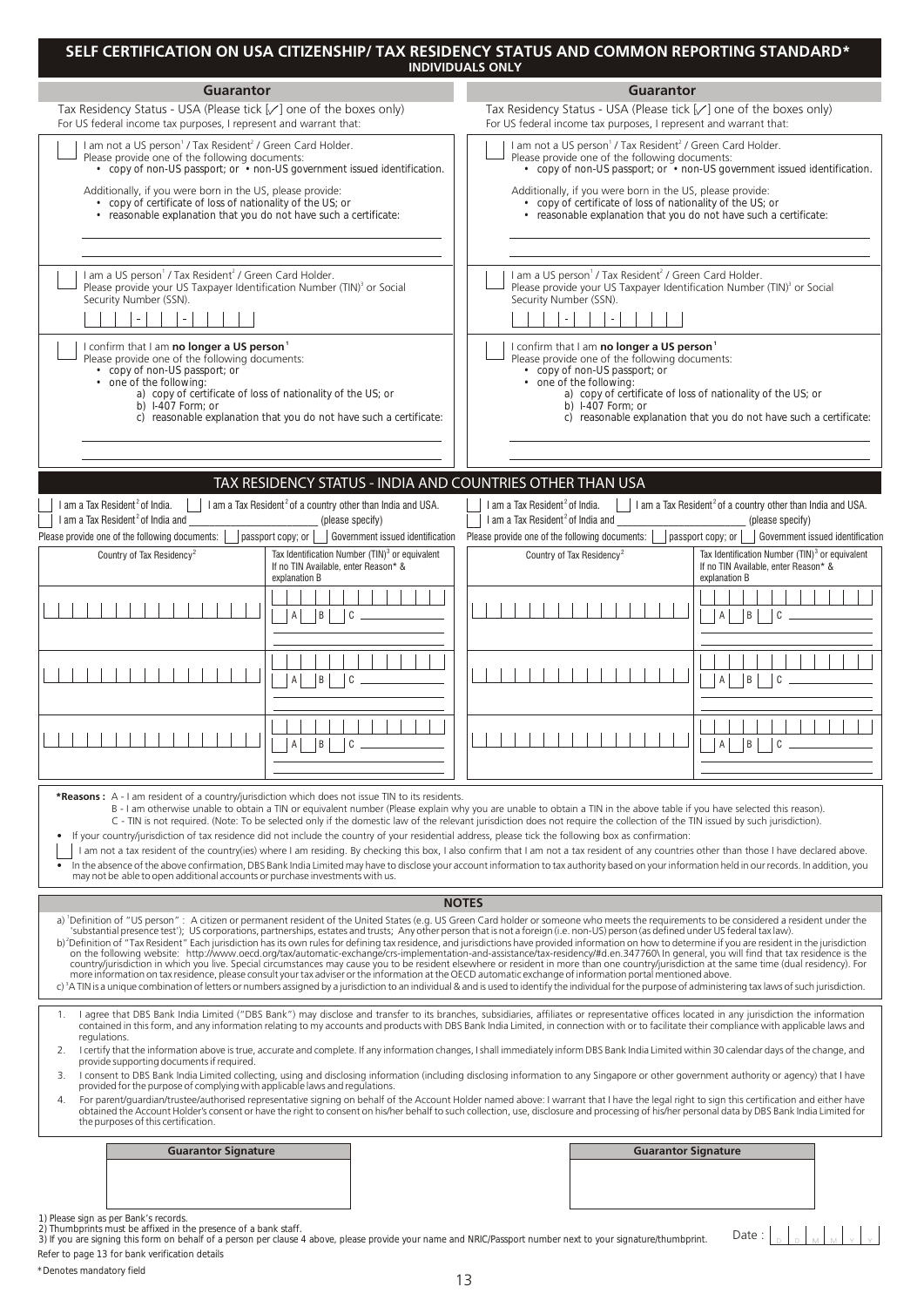|                | <b>SCHEDULE OF CHARGES</b>                                                       |                                                                                                                                                                                                                                                                                                                                                                                                                                                                                                                                                             |                                                                                                                                                             |                                                                                                                                                                                |  |
|----------------|----------------------------------------------------------------------------------|-------------------------------------------------------------------------------------------------------------------------------------------------------------------------------------------------------------------------------------------------------------------------------------------------------------------------------------------------------------------------------------------------------------------------------------------------------------------------------------------------------------------------------------------------------------|-------------------------------------------------------------------------------------------------------------------------------------------------------------|--------------------------------------------------------------------------------------------------------------------------------------------------------------------------------|--|
| <b>No</b>      | Items (INR)                                                                      | <b>Loan against Property</b>                                                                                                                                                                                                                                                                                                                                                                                                                                                                                                                                | <b>Overdraft</b>                                                                                                                                            | <b>Remarks</b>                                                                                                                                                                 |  |
| 1              | <b>Processing Fees/ Renewal Fees</b>                                             | Upto 2%                                                                                                                                                                                                                                                                                                                                                                                                                                                                                                                                                     | Upto 1%                                                                                                                                                     | Taken in 2 tranches, ₹4,000<br>(Non Refundable) at the time of<br>Loan Application and balance at<br>the time of Loan Documentation.                                           |  |
| 2<br>3         | <b>Account maintenance charges</b><br><b>Other Charges</b>                       | <b>NIL</b>                                                                                                                                                                                                                                                                                                                                                                                                                                                                                                                                                  | ₹5,000                                                                                                                                                      | Applicable for Overdraft account                                                                                                                                               |  |
|                | a Cheque bounce charges                                                          | ₹ 500                                                                                                                                                                                                                                                                                                                                                                                                                                                                                                                                                       | ₹ 500                                                                                                                                                       |                                                                                                                                                                                |  |
|                | b Document Retrieval Charges                                                     | ₹ 500                                                                                                                                                                                                                                                                                                                                                                                                                                                                                                                                                       | ₹ 500                                                                                                                                                       |                                                                                                                                                                                |  |
|                | c Repayment Schedule Charges                                                     | ₹ 200                                                                                                                                                                                                                                                                                                                                                                                                                                                                                                                                                       | ₹ 200                                                                                                                                                       |                                                                                                                                                                                |  |
|                | d Cheque / SI / ECS/NACH Swapping Charges                                        | ₹ 500                                                                                                                                                                                                                                                                                                                                                                                                                                                                                                                                                       | ₹ 500                                                                                                                                                       |                                                                                                                                                                                |  |
|                | e Other Charges, eg Stamp duty, NOC etc                                          | On actuals                                                                                                                                                                                                                                                                                                                                                                                                                                                                                                                                                  | On actuals                                                                                                                                                  |                                                                                                                                                                                |  |
|                | f Cersai                                                                         | ₹ 500                                                                                                                                                                                                                                                                                                                                                                                                                                                                                                                                                       | ₹ 500                                                                                                                                                       |                                                                                                                                                                                |  |
|                | g Loan Cancellation Charges ₹ 5,000                                              | and above the applicable interest amount)                                                                                                                                                                                                                                                                                                                                                                                                                                                                                                                   |                                                                                                                                                             | (Loan cancellation allowed within 30 days from first date of disbursal; The same shall be over                                                                                 |  |
| 4              | Charges on account of delayed payments/defaults                                  |                                                                                                                                                                                                                                                                                                                                                                                                                                                                                                                                                             |                                                                                                                                                             |                                                                                                                                                                                |  |
|                | a Default Interest                                                               | on the overdue installment for the defaulted period.                                                                                                                                                                                                                                                                                                                                                                                                                                                                                                        |                                                                                                                                                             | 24%. Default Interest is levied in case of non-payment of the monthly payment. It is charged                                                                                   |  |
|                | b Incidental charges & Expenses                                                  | Incidental charges & expenses are levied to cover the costs, charges, expenses and other monies<br>that may have been expended in connection with recovery of dues from a defaulting customer.<br>Charged on actuals                                                                                                                                                                                                                                                                                                                                        |                                                                                                                                                             |                                                                                                                                                                                |  |
| 5              | <b>Re-pricing Fees</b>                                                           | Up to 50 Lacs loan<br>Outstanding - 5000 or<br>0.5% whichever is lower<br>Greater than 50 Lacs loan<br>Outstanding - 10000 or<br>0.25% whichever is lower                                                                                                                                                                                                                                                                                                                                                                                                   | Up to 50 Lacs Limit<br>Outstanding - 5000 or<br>0.5% whichever is lower<br>Greater than 50 Lacs Limit<br>Outstanding - 10000 or<br>0.25% whichever is lower | Re-pricing Fee will be charged on<br>loan outstanding. At the request<br>of the borrower, bank at its sole<br>discretion may permit the<br>borrower for repricing of the loan. |  |
| 6              | <b>Part payment Charges</b>                                                      |                                                                                                                                                                                                                                                                                                                                                                                                                                                                                                                                                             |                                                                                                                                                             |                                                                                                                                                                                |  |
|                | a Floating rate loans to Individuals for<br>personal use                         | <b>NIL</b>                                                                                                                                                                                                                                                                                                                                                                                                                                                                                                                                                  | <b>NIL</b>                                                                                                                                                  |                                                                                                                                                                                |  |
|                | b Floating rate loans to Individuals and<br>Non individuals for Business purpose | For Part prepayments more<br>than 25% of the principal<br>Outstanding in a calendar<br>year, charges will be levied<br>at rates (Plus applicable tax)<br>mentioned below of the<br>Outstanding Loan amount<br>arrived basis Vintage of<br>loan from disbursement date<br>Up to 24 Months $-5\%$<br>$>24$ to 60 Months $-3\%$<br>$>60$ months $-2\%$                                                                                                                                                                                                         | Not applicable                                                                                                                                              |                                                                                                                                                                                |  |
| $\overline{7}$ | <b>Foreclosure charges</b>                                                       |                                                                                                                                                                                                                                                                                                                                                                                                                                                                                                                                                             |                                                                                                                                                             |                                                                                                                                                                                |  |
|                | a Floating rate loans to Individuals for<br>personal use                         | <b>NIL</b>                                                                                                                                                                                                                                                                                                                                                                                                                                                                                                                                                  | <b>NIL</b>                                                                                                                                                  |                                                                                                                                                                                |  |
|                | b Floating rate loans to individuals and<br>Non individuals for Business purpose | Foreclosure charges are<br>applicable at rates (Plus<br>applicable tax) mentioned<br>below of the Outstanding<br>Loan amount arrived basis<br>Vintage of loan from<br>disbursement date<br>Up to 24 Months $-5\%$<br>$>24$ to 60 Months - 3%<br>$>60$ months $-2\%$                                                                                                                                                                                                                                                                                         | Foreclosure charges are<br>applicable at the rate of<br>2% (Plus applicable tax)<br>of the Outstanding<br>Limit amount                                      |                                                                                                                                                                                |  |
| 8              | <b>Interest Rate</b>                                                             | Interest Rate on your loan will be the rate as applicable at the time of signing the loan<br>agreement. Interest for the month will be charged on the last day of the month basis loan<br>outstanding on daily basis for actual number of days in a month. Interest Rate on your loans<br>is linked to the External Benchmark Rate. In the event of change in External Benchmark Rate,<br>the borrower shall be notified the revised interest rate applicable on their loan within 30 days<br>of the revised interest rate becoming applicable on the loan. |                                                                                                                                                             |                                                                                                                                                                                |  |
| 9              | <b>Re-pricing Frequency</b>                                                      | In the event of change in External Benchmark rate, the interest rate on your loan will be reset<br>on a quarterly basis. The reset date will be the first date of disbursement, in case the date is not<br>available in a calendar month the reset will be done a day prior to the first date of disbursement                                                                                                                                                                                                                                               |                                                                                                                                                             |                                                                                                                                                                                |  |

\* - Applicable Tax, other government taxes and levies as applicable will be levied on all fees and charges.

Note : The above stipulated Schedule of Charges is subject to be revised from time to time by the Bank as will be updated on the official website of the Bank.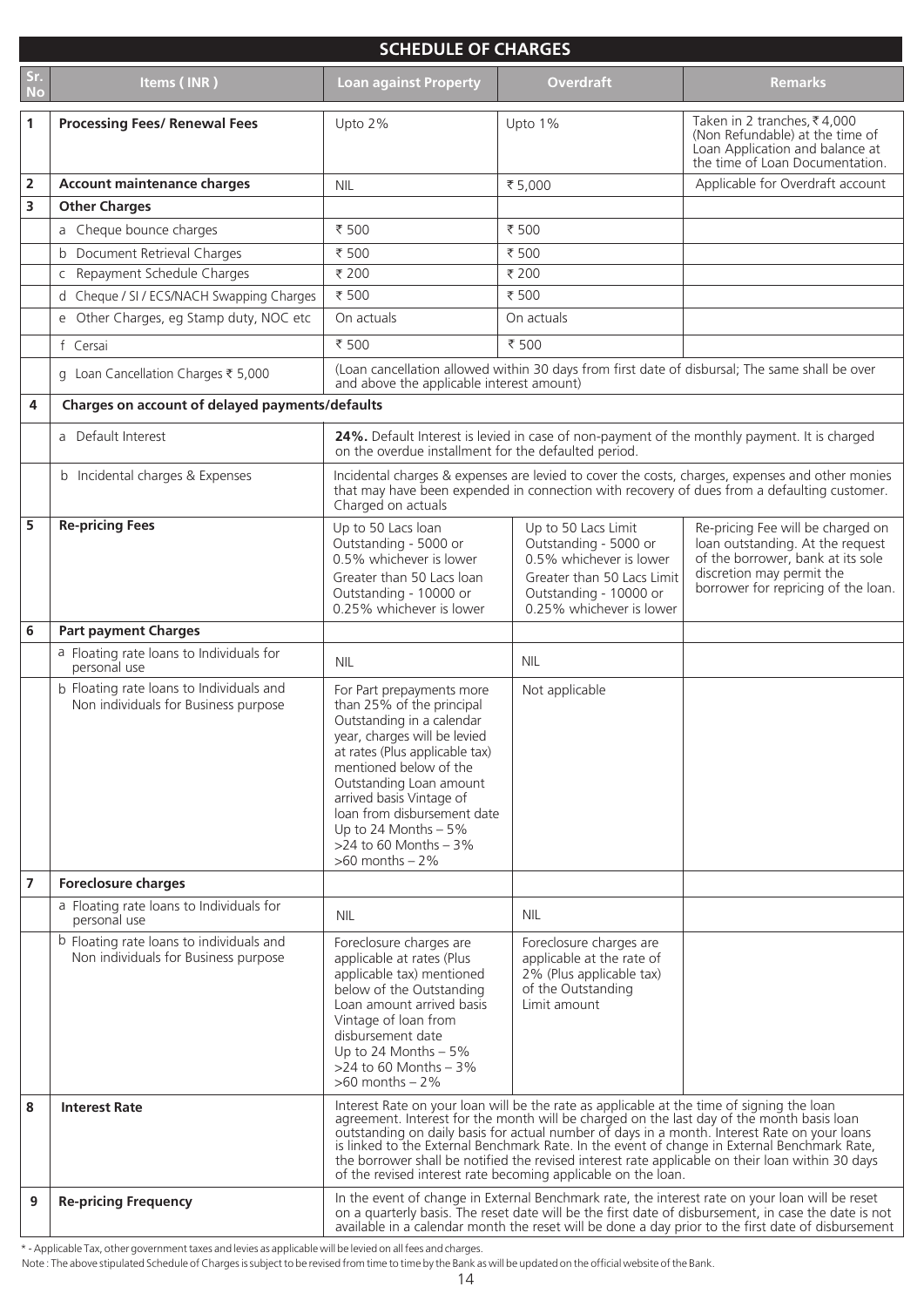# **DOCUMENT CHECKLIST**

| <b>Documents</b>                                                                                                                                                                                                                    | <b>Salaried</b> | <b>Self Employed</b><br><b>Professional</b> | <b>Self Employed</b><br><b>Non Professional</b> | <b>For NRI</b><br>customers |
|-------------------------------------------------------------------------------------------------------------------------------------------------------------------------------------------------------------------------------------|-----------------|---------------------------------------------|-------------------------------------------------|-----------------------------|
| Valid Identity Proof                                                                                                                                                                                                                | $\checkmark$    | $\checkmark$                                | $\checkmark$                                    | $\checkmark$                |
| Address Proof (overseas address as well for NRI)                                                                                                                                                                                    | $\checkmark$    | $\sqrt{}$                                   | $\checkmark$                                    | $\sqrt{}$                   |
| Age Proof                                                                                                                                                                                                                           | $\checkmark$    | $\checkmark$                                | $\checkmark$                                    | $\checkmark$                |
| Last 6 months bank statements (all your Bank accounts)                                                                                                                                                                              | $\checkmark$    | $\checkmark$                                | $\checkmark$                                    | $\checkmark$                |
| PAN Card                                                                                                                                                                                                                            | $\checkmark$    | $\checkmark$                                | $\checkmark$                                    | $\checkmark$                |
| Aadhar Card (To be Masked)                                                                                                                                                                                                          | $\checkmark$    | $\checkmark$                                | $\checkmark$                                    |                             |
| Last 3 months Salary-slips                                                                                                                                                                                                          | $\checkmark$    |                                             |                                                 | $\checkmark$                |
| Form 16 / Income Tax Returns for the last 2 years / Equivalent for NRI                                                                                                                                                              | $\checkmark$    |                                             |                                                 | $\checkmark$                |
| Repayment Track record of existing loans / Loan closure letter                                                                                                                                                                      | $\checkmark$    | $\sqrt{}$                                   | $\checkmark$                                    |                             |
| Proof of business existence & continuity for last 3 years                                                                                                                                                                           |                 | $\checkmark$                                | $\checkmark$                                    |                             |
| <b>Business profile</b>                                                                                                                                                                                                             |                 |                                             | $\checkmark$                                    |                             |
| Employment confirmation letter                                                                                                                                                                                                      | $\checkmark$    | $\checkmark$                                | $\checkmark$                                    | $\checkmark$                |
| Education qualification certificate                                                                                                                                                                                                 | $\checkmark$    | $\checkmark$                                | $\checkmark$                                    | $\checkmark$                |
| Last 2 years Income Tax Returns / Assessment orders with<br>computation of Income (including e-acknowledgement) / CA certified<br>/ Audited Balance Sheet & Profit & Loss account along with Auditor's<br>report with all annexures |                 | $\checkmark$                                | $\checkmark$                                    |                             |
| Title Documents of the property & Approved Building plan                                                                                                                                                                            | $\checkmark$    | $\checkmark$                                | $\checkmark$                                    | $\sqrt{}$                   |
| Approved Plan                                                                                                                                                                                                                       | $\checkmark$    | $\checkmark$                                | $\checkmark$                                    | $\checkmark$                |
| Agreement Copy                                                                                                                                                                                                                      | $\checkmark$    | $\checkmark$                                | $\checkmark$                                    | $\checkmark$                |
| Proof of customer equity to Developer for Housing loans                                                                                                                                                                             | $\sqrt{}$       | $\checkmark$                                | $\checkmark$                                    | $\checkmark$                |
| Valid Passport & Visa copies (all pages)                                                                                                                                                                                            |                 |                                             |                                                 | $\vee$                      |
| Credit report from Bureau of respective countries                                                                                                                                                                                   |                 |                                             |                                                 | $\checkmark$                |
| Last 3 months credit card statements                                                                                                                                                                                                | $\checkmark$    | $\checkmark$                                | $\sqrt{}$                                       | $\checkmark$                |

Note:

1. The above documents is an indicative list and final documents acceptable are based on DBS Bank's policy as applicable at the time of application of the loan. For more details, you can speak to your Relationship Manager (RM) or visit the nearest branch.

2. All documents submitted must be self attested as "True Copy"

3. The application will be processed within 15 days on a best effort basis, on receipt of all the required documents mentioned above. The document requirements given above are indicative and DBS Bank India Limited reserves the right to request further documents, if required. This document is not to be construed as a commitment from DBS Bank India Limited, either express or implied. Terms and conditions as mentioned in the Loan Agreement will apply

4. For Loan Disbursement- After the loan has been sanctioned, you will execute the loan agreement, and provide us with Repayment Instructions and Original Property Documents to avail disbursal from your loan. At the time of disbursement, all title documents pertaining to your property, as asked for by DBS Bank India Limited, will need to be submitted in original. Please note that laminated / documents with any alterations post their execution are not acceptable.

5. Application received without adequate documentation as requested by DBS Bank India Limited may result in delay in processing or rejection of the form.

|                                             | <b>FOR OFFICE USE ONLY</b>           |                               |
|---------------------------------------------|--------------------------------------|-------------------------------|
| Relationship Manager (RM)                   | Customer Service Manager (CSM)       | Account opening authorized by |
| Name: <u>______________________________</u> |                                      | Name : $\frac{1}{2}$          |
|                                             | CSM Code: The Committee of the Code: |                               |
|                                             |                                      |                               |

| Branch Name                              |                |           |       |
|------------------------------------------|----------------|-----------|-------|
| Attended by /CS (Signed in Presence of): | Name           | Signature | DDMM  |
| IDS (ID Document Submitted):             | <b>ID Name</b> | ID Number |       |
| IDV (ID Document Verified By):           | Name           | Signature |       |
| SV (Signature Verified By):              | Name           | Signature | DDMM. |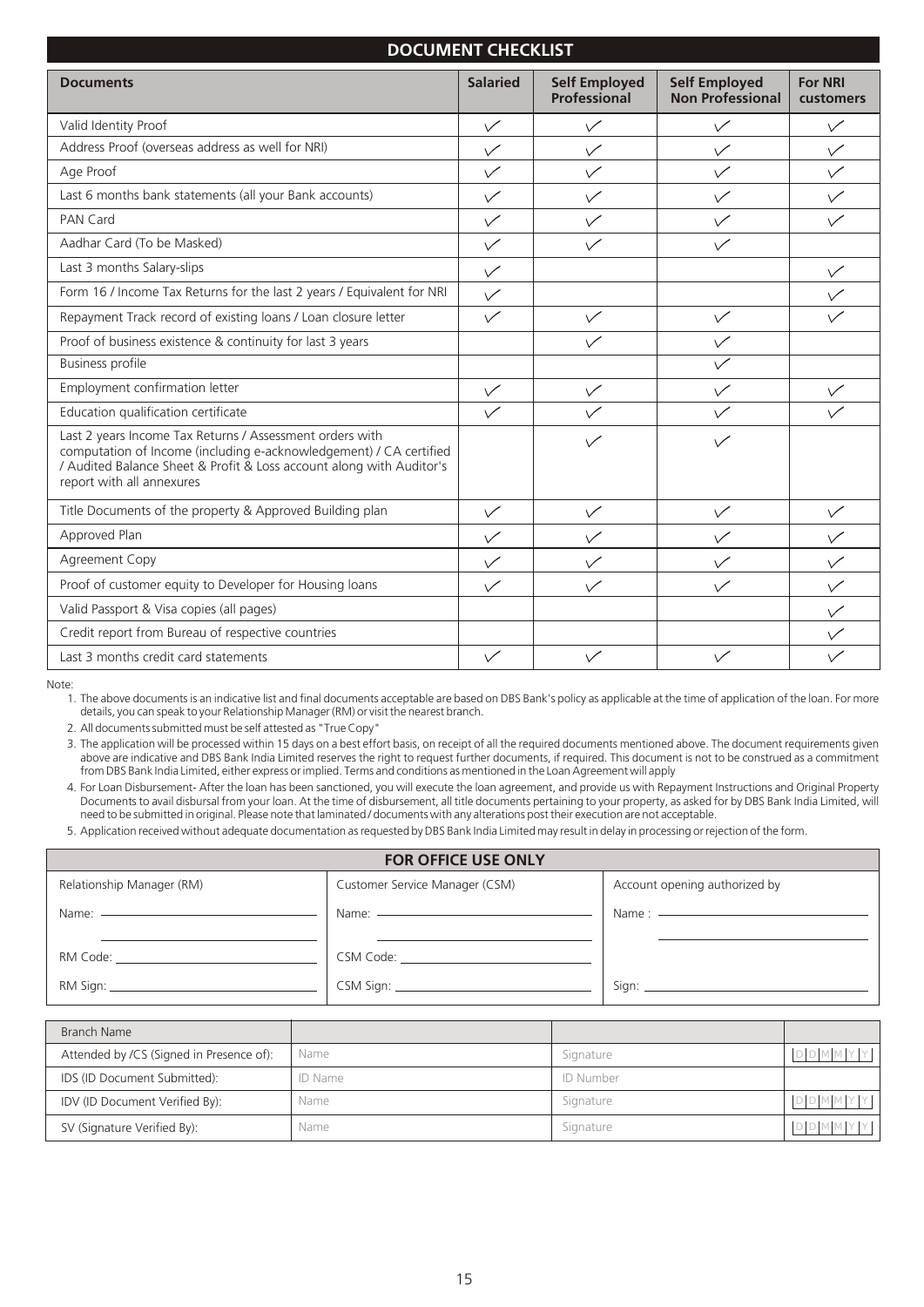# **I. This MITC Covers the Following Products:**

# **a. Loans Against Property ("LAP")**

# **b. Overdraft ("OD")**

# **II. Scope and Purpose of the Loan**

- a. **LAP:** These are loans that may be sanctioned for various personal or business purposes of the Borrower as may be acceptable to DBS Bank India Limited **(the "Lender")** which purpose must be specifically described and disclosed to the Lender at the time of applying for the Loan. Such a Loan is granted against the security of an immovable Residential or commercial, fully constructed, and freehold property with a clear and marketable title, situated within India.
- b. OD-The Loan may be granted additionally by the lender along with LAP only. These loans may be sanctioned for business purposes of the borrower as may be acceptable to DBS Bank India Limited (the "Lender") with security being the same as LAP. The OD can continue up till Loan maturity. In case the LAP is closed / matured, OD needs to be closed.
- c. All Loans may be availed of by Indian citizens, companies incorporated in India, sole proprietorships (the proprietor being an Indian citizen), societies duly registered in India, trusts duly formed/constituted in India, partnership firms where all partners are Indian citizens, and limited liability partnerships incorporated in India.

# **III. Interest**

The Borrower(s) will be required to pay interest on the Loan as stipulated in the Loan Agreement that will be executed by and between the Borrower(s) and the Lender. Interest accrues and is calculated on a daily basis on the total outstanding balance on that day, and is compounded and will be payable monthly, as on the due dates set in the Payment Schedule provided by the Lender. Interest in the normal course will form a part of the Equated Monthly Installments (EMIs) or Pre-EMIspayable by the Borrower(s) for LAP and will form part of the monthly dues payable by the borrower(s) for overdraft. Default Interest, additional interest and interest on interest (as payable in accordance with the terms of the Loan Agreement) will be required to be paid by the Borrower additionally, that is to say, the same would not be covered as part of the EMIs or Pre-EMIs or Monthly interest (OD)

# **IV. Rate of Interest/Type of Interest and change in Rate of Interest**

The Rate of Interest is the rate at which the Lender will compute and apply interest on the Loan.

Rate of Interest would be of Floating rate of Interest. The Floating Rate of Interest is linked to External benchmark rate declared by the Lender which is subject to change from time to time, at the sole discretion of the Lender. Any change in the External benchmark rate will result in a change in the Rate of Interest applicable to the Loan. Any such change will be notified to the Borrower and will apply from the date of such change. The standard reset date for the Floating Rate of Interest (unless otherwise informed by the Lender to the Borrower) is the First date of disbursement with reset scheduled on a quarterly basis

# **V. Fees and Charges Applicable**

All fees and charges applicable to the Borrower(s) may be found in the Schedule of Charges attached to the Loan Application Form and/or on the official website of the Lender.

Please note that the applicable fees and charges may change from time to time. Such changes will be updated on the official website of the Lender from time to time.

The Borrower shall indemnify, save, defend and hold harmless the Lender and its officers, directors, employees, from and against all, direct and indirect, claims, damages, losses, costs and expenses, including attorneys' fees arising out of any action, omission, breach or default by the Borrower and/or its employees or agents under or in the course of performing the Loan Agreement and/or otherwise incurred by the Lender as a result of granting the Loan to the Borrower or in the course of performance of its obligations under the Loan Agreement.

# **VI. Default Interest**

In the event of payment defaults, the Borrower shall pay to the Lender interest on any overdue amounts i.e. any amounts, in relation to which payment has not been made on the relevant Due Date, and in case of the occurrence of any other Event(s) of Default (not for non-payment), the Borrower agrees to pay to the Lender interest on the total Outstanding Balance, at the rate mentioned specified in the Loan Agreement/Schedule of Charges over and above the applicable Interest Rate. Default interest shall be calculated daily based on the actual number of days in the year. Without prejudice to the foregoing, and for clarity, if the Lender recalls the Loan or any part thereof, the Borrower shall have to pay Default Interest on all outstanding principal, interest and other money(s) due and owing to the Lender from the date of recall until the date of full payment to the Lender.

# **VII. Conditions for Disbursement**

The Lender may disburse the Loan (or any part thereof), at its discretion, subject to fulfilment of certain conditions precedent as more particularly mentioned in the Offer Letter, a few of which are stated below. The full list of conditions precedent and subsequent are stated in the Loan Agreement and must be carefully read by the Borrower(s).

- The Borrower must fulfill the Bank's requirement of creditworthiness
- The Borrower(s) must have executed all necessary security documents in favour of the Lender, and deposited with the Lender original title deeds to the Property.
- No 'Events of Default' (as fully described in the Loan Agreement) should have happened, which includes but is not limited to giving of misleading information to the Lender, the Borrower being declared insolvent, a depreciation in the value of the secured property, and default in duly performing obligation under any other loan or facility availed of from the Lender by the Borrower.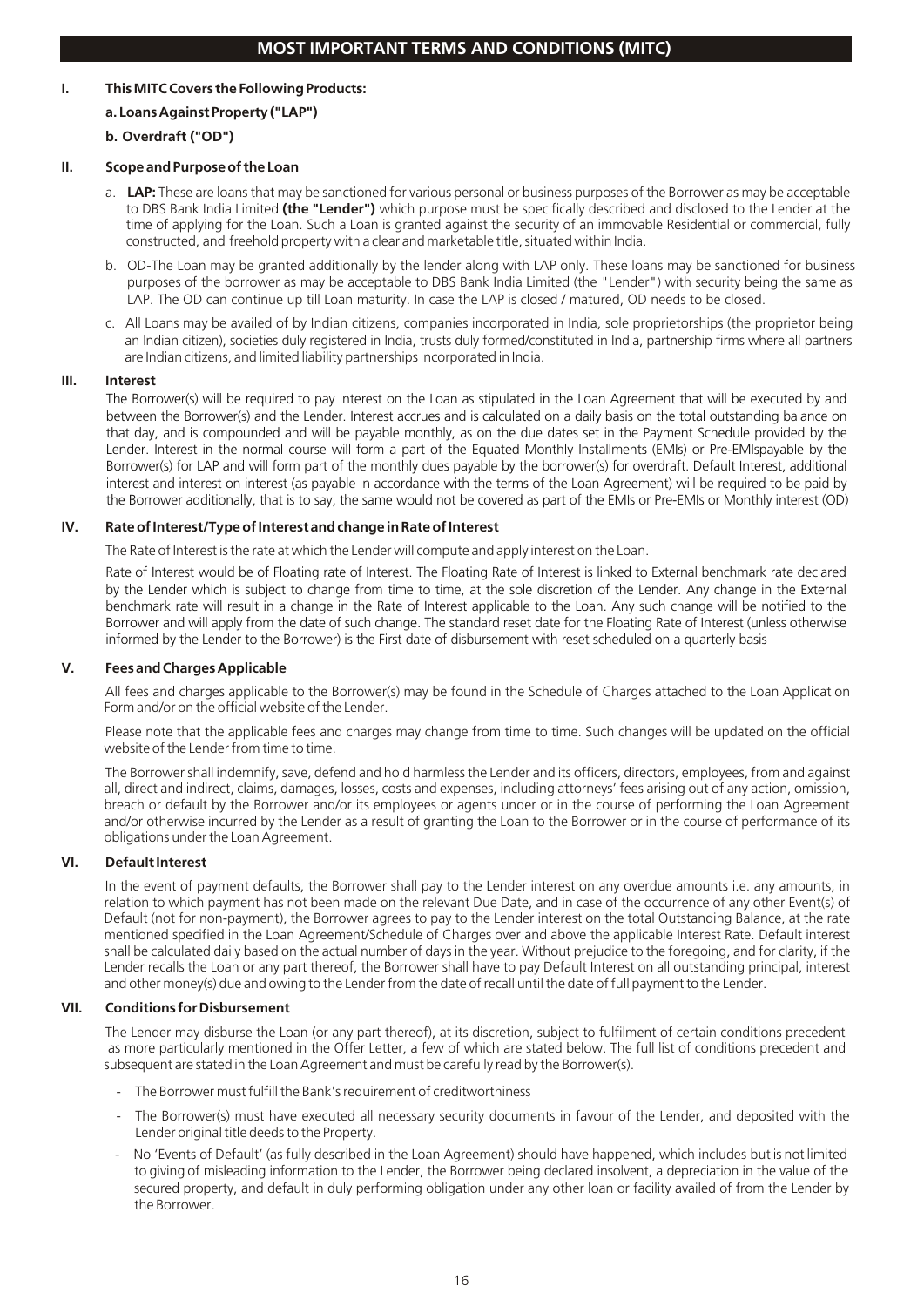- The Borrower shall have furnished to/procured for the Lender all necessary documents, undertakings, indemnities, declarations etc. and done/procured to be done all necessary acts, deeds, etc. as may be required by the Lender.

## **VIII. Loan Drawdown / Disbursement**

The Loan (or any part thereof) may be disbursed by the Lender upon receiving a drawdown request from the Borrower. The entire Loan Amount should be availed of within the Availability Period specified by the Lender. The loan sanction may be kept open at the sole discretion of Lender for an additional period of such number of days beyond the Availability Period as the Lender may at its sole discretion deem fit. The Lender may, at any time, at its sole discretion, recall the Loan (in whole or part).

The mode and manner of disbursement is left to the sole discretion of the Lender. The disbursement of the Loan or any part thereof by the Lender may be made to the Borrower, or directly to the developer/builder/construction company /contractor/seller of the Property, where applicable or any other concerned Person, as the Lender may in its sole discretion deem fit. In case the Loan being availed of by the Borrower is in replacement/switchover of a loan earlier availed of by the Borrower from another bank/ financial institution, the disbursement of the Loan Amount or any part thereof by the Lender may be made to the Borrower, or directly to such other bank/financial institution, as the Lender may in its sole discretion deem fit.

### **IX. Repayment**

The Borrower will repay the principal/Loan together with the interest calculated on the reducing principal balance by way of Equated Monthly Installments or EMIs, if not demanded earlier by the Lender in accordance with the terms of the Loan Agreement, as stipulated in the Repayment Schedule Agreement or as may otherwise be communicated by the Lender to the Borrower from time to time,. Provided that the Lender shall be entitled to re-compute and/or modify the amounts constituting the EMI(s) and the dates for payment thereof by the Borrower on the occurrence of any event which in the opinion of the Lender necessitates a re-computation/ modification of the same. In the event of any such modification, the Borrower hereby agrees and undertakes to issue fresh Payment Instruments as the Lender may require. Strict compliance with the Repayment Schedule as communicated by the Lender from time to time is an essential condition for the grant of the Loan.

Without prejudice to the general right available to the Lender to vary or amend the Repayment Schedule, from time to time, the Lender shall be entitled to amend the Repayment Schedule (including without limitation varying the amount of each PEMI (as applicable) or EMI), in case of:

- (a) any change occurring in the Interest Rate applicable to the Loan as per the provisions of the Loan Agreement, to reflect the change in the Interest Rate; and/or
- (b) Disbursement of the Loan Amount in tranches/parts, each time a tranche is disbursed under the Loan.

Consequent to any change in the Floating Interest Rate, the Lender may at its sole discretion, decide not to change the EMI amount, in which event, in case there is an increase in the Floating Interest Rate, the interest component in an EMI will increase and the principal component will reduce resulting in an extension of the term of the Loan and vice versa when the Floating Interest Rate decreases. In the event of any increase in the Floating Interest Rate, and consequential increase in the EMIs/ PEMIs which are required to be paid by the Borrower, the Borrower shall be required to pay such increased EMI/ PEMI amount and/or the resultant differential amount as determined by the Lender in its sole discretion and intimated to the Borrower. The Lender, at its sole discretion but without being bound to do so, may at the request of the Borrower and on payment of a Repricing Fee by the Borrower permit the Borrower to change the applicable Interest Rate, with effect from a prospective date acceptable to the Lender. The Repricing Fee shall be determined by the Lender, from time to time, at its sole discretion. Such Repricing Fee shall be intimated by the Lender every time the Borrower makes a request for change in the applicable Interest Rate.

The Borrower is required to make payment of the EMIs through Standing Instructions from their account held with the Lender, or through the Electronic Clearing System (Debit) by setting up a mandate for such payments, through the National automated Clearing House (NACH) system by setting up mandates for such payments or by such other modes as may be acceptable to the Lender. Such instructions /mandates must be executed and delivered to the Lender at such time(s) as may be stipulated by the Lender.

The Borrower shall ensure that the payment instructions/mandate is honoured and therefore must ensure that:

- Sufficient funds are available in the designated account to be debited;
- No cancel / stop payment have been put on the payment instruments given towards repayment;
- The Standing Instructions/NACH Mandate(s)is/are not varied or cancelled without the prior written consent of the Lender; and
- The designated account to be debited is neither closed not changed without the prior written consent of the Lender;

Failure to ensure the above, resulting in dishonour of the SI/NACH mandate will be treated as an Event of Default in terms of the Loan Agreement and trigger the consequences set out therein for the same. Without prejudice to the same, such dishonour may also result in exercise by the Lender of criminal remedies as may be available under law.

# **X. Overdraft**

Overdraft is a Loan by which (if the same is granted by the Lender to the Borrower, at its discretion), the Borrower(s) may open a Overdraft account with the Lender which will be linked to the Borrower(s)'s loan account for LAP. All standard terms and conditions applicable to Loan against Property opened with the Lender will also apply to the overdraft, to the extent not inconsistent. Overdraft Loan may be permitted by the Lender, at its sole discretion, subject to such terms and conditions as the Lender may deem fit, including but not limited to payment of such fees/charges by the Borrower as the Lender may specify. Interest would be payable on a monthly basis and principal at the end of Loan (Overdraft) tenor mentioned in the offer letter. The OD can continue up to Loan maturity. In case the LAP is closed or matured, OD also needs to be closed.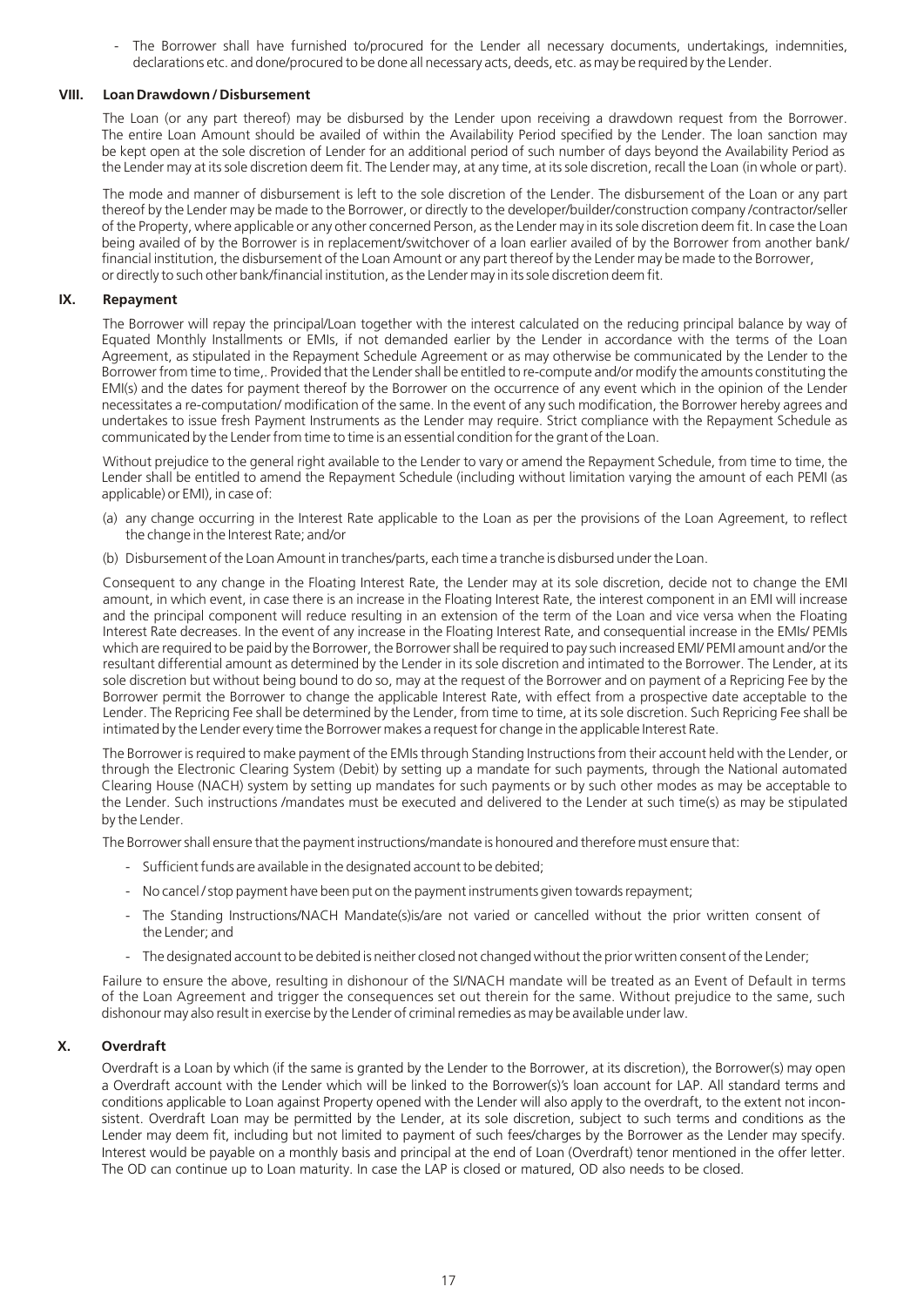#### **XI. Prepayment and Foreclosure**

The Borrower(s) may prepay/foreclose the Loan by giving prior notice in writing to the Lender. Such prepayment /foreclosure shall be subject to the prepayment / foreclosure rules of the Lender, as may be applicable from time to time and the terms of the Loan Agreement. If prepayment/foreclosure is made by cheque, the prepayment /foreclosure by the Borrower takes effect/would be deemed to have been made only when the cheque is cleared and the account of the Lender is credited.

Prepayment / Foreclosure charges if any will be applicable to such prepayment / foreclosure in accordance with the Schedule of Charges.

### **XII. Security**

The Loan Amount, together with interest, charges, costs, default interest, additional interest, further interest, expenses and other obligations of the Borrower under the Loan Agreement and other financing documents will be secured by the following:

- a. A first and exclusive mortgage (in the form and manner acceptable to the Lender) over any other immovable (residential or commercial) Property in case of a LAP. The Lender shall have the right to decide, in its sole discretion, the form, manner, type and the timing of creation of mortgage or any other security;
- b. Giving of a guarantee by a guarantor (either corporate or personal), wherever applicable.
- c. Demand promissory note(s);
- d. Any additional security (in the form and manner acceptable to the Lender)as required by the Lender.

#### **XIII. Insurance**

The Borrower shall, at its sole cost and risk, insure and keep insured the Property against all insurable risks, for such amounts and such periods as may be required by the Lender, with an insurance company acceptable to the Lender. The Lender shall be made/named as the sole beneficiary/loss payee under the policy and shall produce evidence thereof to the Lender. In the event of the Borrower failing to insure the Property to the satisfaction of the Lender, the Lender shall be entitled to cause the Property to be insured with an insurance company for all risks that the Lender may, in its sole discretion, deem fit and to debit the insurance charges to the Loan Account of the Borrower.

# **XIV. Event(s) of Default**

Event(s) of Default in terms of the Loan Agreement include inter alia the following:

- (a) any default in payment of the Secured obligations / Total indebtedness (or any part thereof) on the respective Due Dates.
- (b) Use of the Loan Amount, or any part thereof, for any purpose other than the Purpose (as set out in the Loan Agreement).
- (c) Any of the representations, warranties, declarations or statements made by the Borrower, whether under the Loan Agreement, Security Documents, or any other agreements/documents executed pursuant thereto and/or in the Application Form or any other information given by the Borrower being found to be incorrect, false or inaccurate at the time when they are made or deemed to be made.
- (d) Any breach or default by the Borrower, in performance or observance of any covenant, obligation, term, condition or undertaking imposed upon or undertaken the Borrower under the Loan Agreement, any of the Security Documents and/or any other agreements entered into pursuant thereto.
- (e) If, in the opinion of the Lender, there is any deterioration or impairment of the Secured assets/Security, or any part thereof or any decline or depreciation in the value or market price thereof (whether actual or reasonably anticipated); and/or
- (f) Any event or circumstance which in the opinion of the Lender is likely to adversely affect the ability of the Borrower to repay the Loan and other Secured obligations / Total indebtedness in full to the Lender or perform any obligation under the Loan Agreement, the Security Documents or any related document/agreement.

On the occurrence of any Event of Default as mentioned in the Loan Agreement or any other financing document, the outstanding principal amount plus the outstanding interest amount plus any other charges, default interest, fees etc. shall forthwith become due and payable, and the Lender shall be entitled to take such steps as mentioned in the Loan Agreement or any other financing document, including but not limited to enforcement of security to recover such dues.

#### **XV. Cross Default and Cross Collateralization**

If the Borrower(s) defaults on any other credit/ facility agreement or arrangement with Lender and/or its successors-in-interest or with any of the affiliates or DBS Group companies (collectively "DBS Group"), the same shall be deemed to be an Event of Default in terms of the Loan Agreement and the consequences thereof as set out in the Loan Agreement and other financing documents will follow.

#### **XVI. Reporting**

As per the relevant Reserve Bank of India guidelines, the Lender will provide credit information relating to any Borrower who has availed of a Loan, to the Credit Information Company or any other licensed bureau on a monthly/periodic basis.

The Borrower(s) should ensure that timely payment of all amounts due/payable in respect of the Loan are duly paid on time to inter alia avoid any adverse credit history with Credit Information Company.

#### **XVII. Borrowers and Guarantors**

Where the Loan is provided to more than one Borrower, the liability of the Borrower and all guarantors to repay the Loan together with all interest, and any / all other charges, fees, default interest, additional interest, further interest and other monies due/payable, and to observe the terms and conditions of the Loan Agreement, Security Documents, and any other relevant documents in relation to the Loan, shall at all times be joint and several.